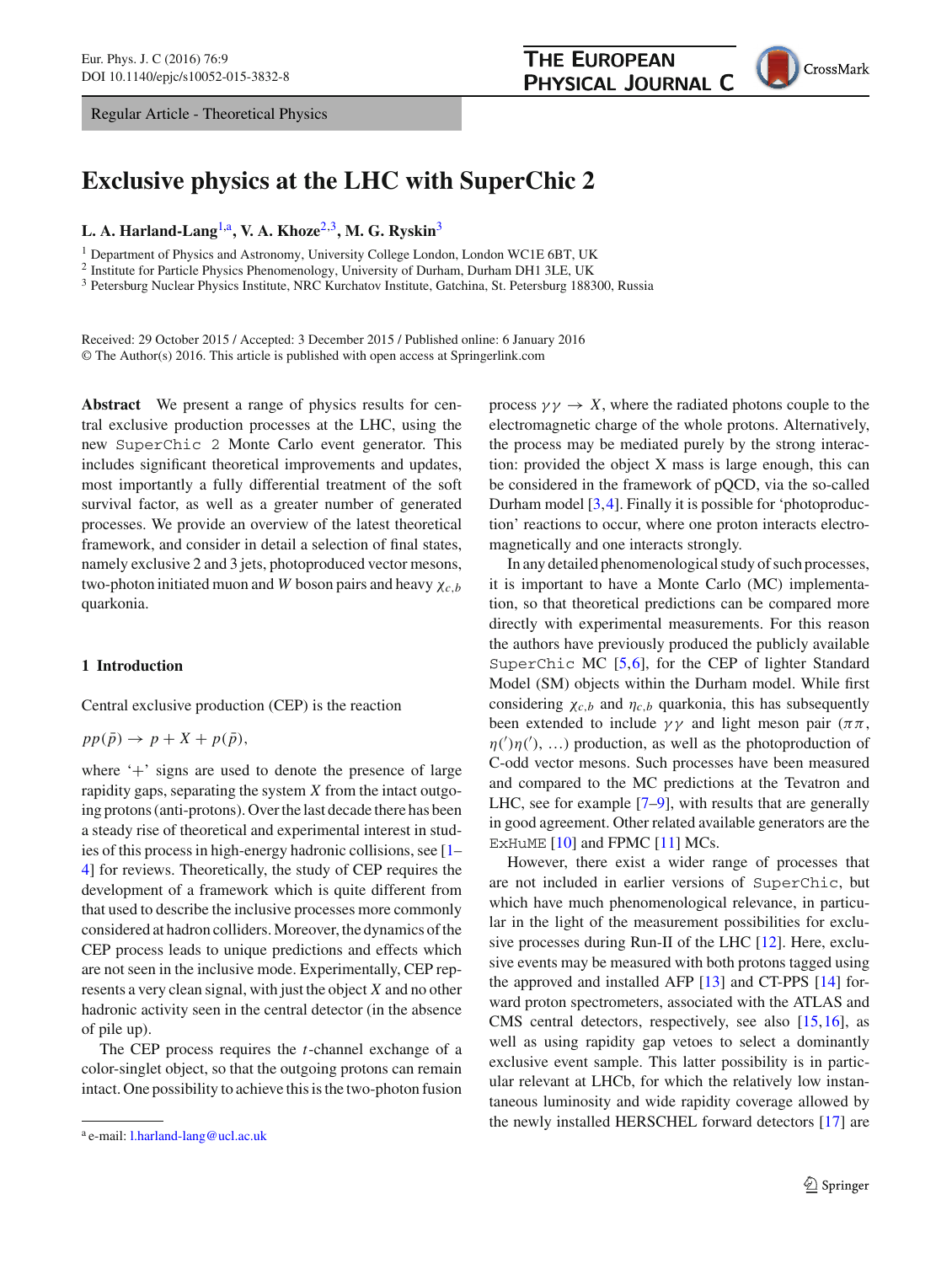highly favourable, while similar scintillation counters are also installed at ALICE [\[18\]](#page-18-15).

Particularly relevant is the case of exclusive jet production, which has been observed by both CDF [\[19\]](#page-18-16) and D0 [\[20\]](#page-18-17) at the Tevatron, and for which already a sample of 'exclusivelike' 2- and 3-jet events has been collected in a combined CMS+TOTEM run at 8 TeV [\[21](#page-18-18),[22\]](#page-18-19); exclusive 3-jet production in particular has not been implemented in any public MC. A further topical process is the exclusive production of quarkonia pairs, measured by LHCb in [\[23\]](#page-18-20) and considered theoretically in [\[24\]](#page-18-21), but for which a MC implementation has previously not been made publicly available.

In addition to including a wider range of processes such as these, there are a number of theoretical updates and improvements which it is important to consider. Most significantly, in all exclusive processes it is necessary to account for the probability that no additional particles are produced by soft proton–proton interactions, independent of the hard process: the so-called 'survival factor'. In previous versions of SuperChic as well as in other generators  $[10,11]$  $[10,11]$  $[10,11]$  this is simply treated as a constant probability which suppresses the overall cross section. However, it is well known that the survival factor can depend sensitively on the final-state particle momenta, and so such an averaging will omit the influence this can have on the predicted distributions as well as only providing an approximate estimate of the (processdependent) overall suppression.

With these considerations in mind, we present in this paper results of the new SuperChic 2 MC generator. This contains a range of theoretical improvements compared to the previous version, most significantly including a fully differential treatment of the survival factor, maintaining the explicit dependence of this on the particle momenta in all cases. As well as the processes generated in the original MC, exclusive 2- and 3-jet, quarkonia  $(J/\psi \text{ and } \psi(2S))$  pair, SM Higgs boson production and the photoproduction of  $\rho$  and  $\phi$  mesons are now implemented. In addition, the two-photon production of  $\gamma \gamma$ ,  $W^+W^-$  and lepton pairs are included; this is the first MC implementation of such photon-induced processes which includes a complete treatment of soft survival effects. The case of a  $e^+e^-$  initial state is also implemented for these processes.

The outline of this paper is as follows. In Sect. [2](#page-1-0) we summarise the theoretical ingredients of the Durham model of QCD-mediated CEP, and describe how the soft survival factor can be included differentially in theoretical predictions and in a MC. In Sect. [3](#page-3-0) we describe the theory of photon-induced processes, again providing details of how a full treatment of the survival factor can be achieved. In Sects. [4.1](#page-5-0)[–4.4](#page-12-0) we present results of this MC for a range of processes: exclusive 2- and 3-jet production in Sect. [4.1;](#page-5-0) exclusive vector meson photoproduction in Sect. [4.2;](#page-8-0) two-photon induced *W*+*W*− and lepton pair production in Sect. [4.3;](#page-10-0) heavy  $\chi_{c,b}$  quarkonia

production in Sect. [4.4.](#page-12-0) In Sect. [4.5](#page-15-0) a summary is presented of all processes that are generated, including some motivation for specific measurements that may be performed at the LHC. In Sect. [5](#page-17-0) we briefly describe the SuperChic 2 MC and its public availability. Finally, in Sect. [6](#page-17-1) we present a summary and outlook.

# <span id="page-1-0"></span>**2 QCD processes**

### 2.1 Basic formalism

CEP processes that proceed purely by the strong interaction can be described by the 'Durham' model, a pQCD-based approach that may be applied when the object mass *MX* is sufficiently high, see  $[1,3,25]$  $[1,3,25]$  $[1,3,25]$  $[1,3,25]$  for reviews. The formalism used to calculate the perturbative CEP cross section is explained in detail elsewhere [\[1](#page-18-0)[,6](#page-18-4)[,26](#page-18-23)[–30](#page-18-24)] and we will only present a very brief summary here. The perturbative CEP amplitude, corresponding to the diagram shown in Fig. [1,](#page-1-1) can be written as

<span id="page-1-2"></span>
$$
T = \pi^2 \int \frac{d^2 \mathbf{Q}_{\perp} \overline{\mathcal{M}}}{\mathbf{Q}_{\perp}^2 (\mathbf{Q}_{\perp} - \mathbf{p}_{1\perp})^2 (\mathbf{Q}_{\perp} + \mathbf{p}_{2\perp})^2} \times f_g(x_1, x_1', Q_1^2, \mu_F^2; t_1) f_g(x_2, x_2', Q_2^2, \mu_F^2; t_2), \quad (1)
$$

where  $Q_{\perp}$  is the transverse momentum in the gluon loop, with the scale  $Q_i^2 = Q_{\perp}^2$  in the forward proton limit (see e.g. [\[6\]](#page-18-4) for a prescription away from this limit), and  $\overline{\mathcal{M}}$  is the colour-averaged, normalised sub-amplitude for the  $gg \rightarrow X$ process

<span id="page-1-3"></span>
$$
\overline{\mathcal{M}} \equiv \frac{2}{M_X^2} \frac{1}{N_C^2 - 1} \sum_{a,b} \delta^{ab} q_{1\perp}^{\mu} q_{2\perp}^{\nu} V_{\mu\nu}^{ab} . \tag{2}
$$

Here *a* and *b* are colour indices,  $M_X$  is the central object mass,  $V_{\mu\nu}^{ab}$  is the *gg*  $\rightarrow X$  vertex,  $q_{i\perp}$  are the transverse momenta of



<span id="page-1-1"></span>**Fig. 1** The perturbative mechanism for the QCD-induced exclusive process  $pp \rightarrow p + X + p$ , with the eikonal and enhanced survival factors shown symbolically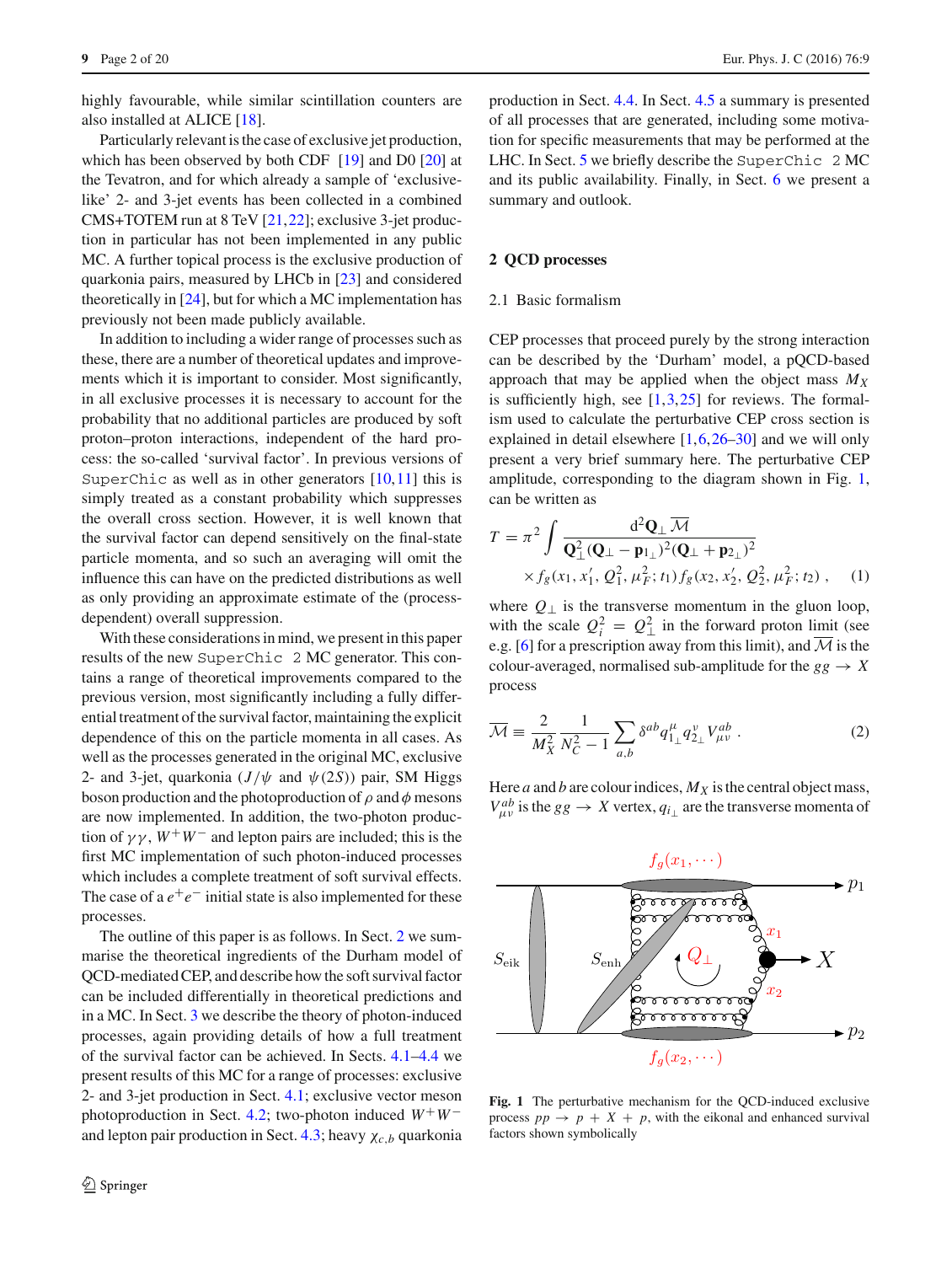the incoming gluons, and  $t_i$  is the squared momentum transfer to the outgoing protons. The  $f_g$ 's in [\(1\)](#page-1-2) are the skewed unintegrated gluon densities of the proton. These correspond to the distribution of gluons in transverse momentum *Q*⊥, which are evolved in energy up to the hard scale  $\mu_F$ , such that they are accompanied by no additional radiation, as is essential for exclusive production. While the gluon momentum fractions  $x_i$  are set by the mass and rapidity of the final state, the fractions  $x_i$ <sup>'</sup> carried by the screening gluon must in general be integrated over at the amplitude level. However, for the dominant imaginary part of the amplitude we have  $x' \ll x$ , and it can be shown that the  $f_g$ 's may be simply written as

<span id="page-2-0"></span>
$$
f_g(x, x', Q_\perp^2, \mu_F^2)
$$
  
=  $\frac{\partial}{\partial \ln(Q_\perp^2)} \left[ H_g\left(\frac{x}{2}, \frac{x}{2}; Q_\perp^2\right) \sqrt{T_g(Q_\perp, \mu_F^2)} \right],$  (3)

where  $H_g$  is the generalised gluon PDF [\[31](#page-18-25)], which for CEP kinematics can be related to the conventional PDFs [\[30](#page-18-24)[,32](#page-18-26)]. The  $T_g$  in [\(3\)](#page-2-0) is a Sudakov factor, which corresponds to the probability of no extra parton emission from each fusing gluon.

We can decompose [\(2\)](#page-1-3) in terms of on-shell helicity amplitudes, neglecting small off-shell corrections of order <sup>∼</sup>**q**<sup>2</sup> ⊥/*M*<sup>2</sup> *<sup>X</sup>* . Omitting colour indices for simplicity, this gives

$$
q_{1\perp}^{i}q_{2\perp}^{j}V_{ij} = \begin{cases}\n-\frac{1}{2}(\mathbf{q}_{1\perp}\cdot\mathbf{q}_{2\perp})(T_{++}+T_{-}) & (J_{z}^{P} = 0^{+}) \\
-\frac{i}{2}|(\mathbf{q}_{1\perp}\times\mathbf{q}_{2\perp})|(T_{++}-T_{-}) & (J_{z}^{P} = 0^{-}) \\
+\frac{1}{2}((q_{1\perp}^{x}q_{2\perp}^{x} - q_{1\perp}^{y}q_{2\perp}^{y}) \\
+i(q_{1\perp}^{x}q_{2\perp}^{y} + q_{1\perp}^{y}q_{2\perp}^{x}))T_{-+} & (J_{z}^{P} = +2^{+}) \\
+\frac{1}{2}((q_{1\perp}^{x}q_{2\perp}^{x} - q_{1\perp}^{y}q_{2\perp}^{y}))T_{+-} & (J_{z}^{P} = -2^{+}) \\
-i(q_{1\perp}^{x}q_{2\perp}^{y} + q_{1\perp}^{y}q_{2\perp}^{x}))T_{+-} & (J_{z}^{P} = -2^{+})\n\end{cases}
$$
\n(4)

where the  $J_z^P$  indicate the parity and spin projection on the *gg* axis, and  $T_{\lambda_1 \lambda_2}$  are the corresponding  $g(\lambda_1)g(\lambda_2) \rightarrow X$ helicity amplitudes, see  $[3,6]$  $[3,6]$  $[3,6]$  for more details. In the forward proton limit (i.e. with outgoing proton  $p_{\perp} = 0$ ) the only nonvanishing term after the  $Q_{\perp}$  integration [\(1\)](#page-1-2) is the first one: this is the origin of the selection rule  $[28,33,34]$  $[28,33,34]$  $[28,33,34]$  $[28,33,34]$  which operates in this exclusive process, and strongly favours  $J_z^P = 0^+$ quantum numbers for the centrally produced state. More generally, away from the exact forward limit the non- $J_z^P = 0^+$ terms in [\(4\)](#page-2-1) do not give completely vanishing contributions to the *Q*<sup>⊥</sup> integral and we find that

$$
\frac{|A(|J_z| = 2)|^2}{|A(J_z = 0)|^2} \sim \frac{\langle p_\perp^2 \rangle^2}{\langle Q_\perp^2 \rangle^2},\tag{5}
$$

which is typically of order  $\sim$ 1/50 − 1/100, depending on such factors as the central object mass, c.m.s. energy <sup>√</sup>*<sup>s</sup>* and choice of PDF set  $[3,6]$  $[3,6]$  $[3,6]$ . The on-shell decomposition  $(4)$  is used throughout, unless otherwise stated.

## <span id="page-2-3"></span>2.2 Soft survival effects

The expression [\(1\)](#page-1-2) corresponds to the amplitude for the exclusive production of an object *X* in a short-distance interaction, that is, with no further perturbative emission. However, secondary particles may also be produced by additional soft proton–proton interactions, independent of the hard process. Such underlying event activity will spoil the exclusivity of the event, and the probability that no additional particles are produced by accompanying soft proton–proton interactions is encoded in the so-called 'survival factor'; see e.g. [\[35](#page-18-30)[,36](#page-18-31)] for some more recent theoretical work and [\[3\]](#page-18-2) for further discussion and references.

The survival factor is not a simple multiplicative constant [\[6](#page-18-4)], but rather depends quite sensitively on the outgoing proton transverse momenta. Physically, this is to be expected, as the survival factor will depend on the impact parameter of the colliding protons; loosely speaking, as the protons become more separated in impact parameter, we should expect there to be less additional particle production, and so for the survival factor to be closer to unity (consequently, as we will see below, the average survival factor is much larger in the case of photon-mediated processes, where larger impact parameters are favoured, when compared to purely QCD processes). As the transverse momenta  $\mathbf{p}_{i\perp}$  of the scattered protons are nothing other than the Fourier conjugates of the proton impact parameters,  $\mathbf{b}_{it}$ , we therefore expect the survival factor to depend on these.

<span id="page-2-1"></span>For this reason, survival effects are included fully differentially in the final-state momenta in SuperChic 2. To describe in more detail how this is achieved, we can consider a simplified 'one-channel' model, which ignores any internal structure of the proton; see [\[37,](#page-18-32)[38\]](#page-18-33) for a discussion of how this can be generalised to the more realistic 'mutli-channel' case. The average suppression factor is written as

<span id="page-2-2"></span>
$$
\langle S_{\text{eik}}^2 \rangle = \frac{\int d^2 \mathbf{b}_{1t} d^2 \mathbf{b}_{2t} |T(s, \mathbf{b}_{1t}, \mathbf{b}_{2t})|^2 \exp(-\Omega(s, b_t))}{\int d^2 \mathbf{b}_{1t} d^2 \mathbf{b}_{2t} |T(s, \mathbf{b}_{1t}, \mathbf{b}_{2t})|^2},
$$
\n(6)

where  $\mathbf{b}_{it}$  is the impact parameter vector of proton *i*, so that  $$ between the colliding protons, with  $b_t = |\mathbf{b}_t|$ .  $T(s, \mathbf{b}_{1t}, \mathbf{b}_{2t})$ is the CEP amplitude [\(1\)](#page-1-2) in impact parameter space, and  $\Omega(s, b_t)$  is the proton opacity, which can be extracted from such hadronic observables as the elastic and total cross sections as well as, combined with some additional physical assumption as regards the composition of the proton, the single and double diffractive cross sections. From  $(6)$ , we can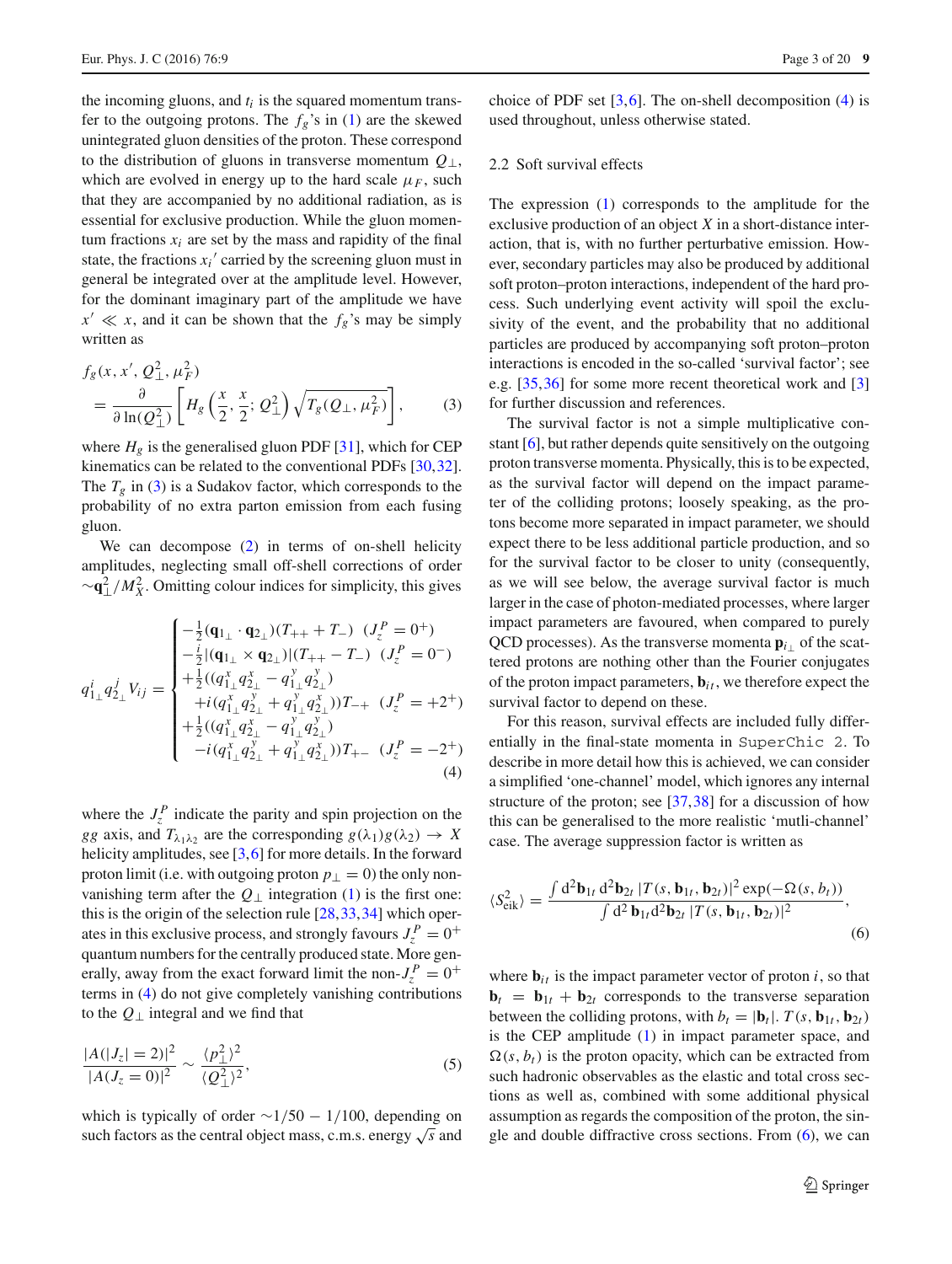see that physically  $exp(-\Omega(s, b_t))$  represents the probability that no inelastic scattering occurs at impact parameter  $b_t$ .

In the expression above,  $T(s, \mathbf{b}_{1t}, \mathbf{b}_{2t})$  is just the Fourier conjugate of the CEP amplitude  $(1)$ , i.e. we have

$$
T(s, \mathbf{p}_{1\perp}, \mathbf{p}_{2\perp})
$$
  
=  $\int d^2 \mathbf{b}_{1t} d^2 \mathbf{b}_{2t} e^{i \mathbf{p}_{1\perp} \cdot \mathbf{b}_{1t}} e^{-i \mathbf{p}_{2\perp} \cdot \mathbf{b}_{2t}} T(s, \mathbf{b}_{1t}, \mathbf{b}_{2t})$ . (7)

In transverse momentum space, the CEP amplitude including rescattering effects,  $T<sup>res</sup>$ , is calculated by integrating over the transverse momentum **k**<sup>⊥</sup> carried round the Pomeron loop (represented by the grey oval labelled ' $S_{eik}^2$ ' in Fig. [1\)](#page-1-1). The amplitude including rescattering corrections is given by

$$
T^{\rm res}(s, \mathbf{p}_{1\perp}, \mathbf{p}_{2\perp}) = \frac{i}{s} \int \frac{\mathrm{d}^2 \mathbf{k}_{\perp}}{8\pi^2} T_{\rm el}(s, \mathbf{k}_{\perp}^2) T(s, \mathbf{p'}_{1\perp}, \mathbf{p'}_{2\perp}),
$$
\n(8)

where  $\mathbf{p}'_{1\perp} = (\mathbf{p}_{1\perp} - \mathbf{k}_{\perp})$  and  $\mathbf{p}'_{2\perp} = (\mathbf{p}_{2\perp} + \mathbf{k}_{\perp})$ , while  $T^{\text{el}}(s, \mathbf{k}_{\perp}^2)$  is the elastic *pp* scattering amplitude in transverse momentum space, which is related to the proton opacity via

$$
T_{\rm el}(s, t) = 2s \int d^2 \mathbf{b}_t e^{i\mathbf{k} \cdot \mathbf{b}_t} T_{\rm el}(s, b_t)
$$
  
=  $2is \int d^2 \mathbf{b}_t e^{i\mathbf{k} \cdot \mathbf{b}_t} \left(1 - e^{-\Omega(s, b_t)/2}\right),$  (9)

where  $t = -\mathbf{k}_{\perp}^2$ . We must add [\(8\)](#page-3-1) to the 'bare' amplitude excluding rescattering effects to give the full amplitude, which we can square to give the CEP cross section including eikonal survival effects

<span id="page-3-3"></span>
$$
\frac{\mathrm{d}\sigma}{\mathrm{d}^2\mathbf{p}_{1\perp}\mathrm{d}^2\mathbf{p}_{2\perp}} \propto |T(s,\mathbf{p}_{1\perp},\mathbf{p}_{2\perp}) + T^{\text{res}}(s,\mathbf{p}_{1\perp},\mathbf{p}_{2\perp})|^2,
$$
\n(10)

where here (and above) we have omitted the dependence of the cross section on all other kinematic variables for simplicity. The overall normalisation of the cross section is achieved exactly as in the unscreened case. It is this expression, suitably generalised to the multi-channel case, which is used in the MC. We note that following the discussion above, the expected soft suppression can be written in transverse momentum space as

<span id="page-3-2"></span>
$$
\langle S_{\rm eik}^2 \rangle = \frac{\int d^2 \mathbf{p}_{1\perp} d^2 \mathbf{p}_{2\perp} |T(s, \mathbf{p}_{1\perp}, \mathbf{p}_{2\perp}) + T^{\rm res}(s, \mathbf{p}_{1\perp}, \mathbf{p}_{2\perp})|^2}{\int d^2 \mathbf{p}_{1\perp} d^2 \mathbf{p}_{2\perp} |T(s, \mathbf{p}_{1\perp}, \mathbf{p}_{2\perp})|^2} \tag{11}
$$

It can readily be shown that  $(6)$  and  $(11)$  are equivalent. As expected, the soft suppression factor depends on the proton transverse momenta, and so may have an important effect on the distributions of the outgoing proton momenta, via  $(10)$ , see e.g. [\[39](#page-18-34),[40\]](#page-18-35).

Besides the effect of eikonal screening *S*eik, there is some suppression caused by the rescatterings of the protons with

the intermediate partons [\[38,](#page-18-33)[41](#page-18-36)[,42](#page-18-37)]. This effect is described by the so-called enhanced Reggeon diagrams and usually denoted  $S_{\text{enh}}^2$ ; see Fig. [1.](#page-1-1) The precise size of this effect is uncertain, but due to the relatively large transverse momentum (and so smaller absorptive cross section  $\sigma^{abs}$ ) of the intermediate partons, it is only expected to reduce the corresponding CEP cross section by a factor of at most a 'few', which is a much weaker suppression than in the case of the eikonal survival factor. Due to this uncertainty, in the current version of the MC these effects are omitted entirely, however, by observing any departure from the MC predictions, for example in the invariant mass  $M_X$  distributions, such enhanced survival effects may still be investigated.

<span id="page-3-1"></span>Finally, it is worth pointing out that such soft survival effects do not only manifest themselves in CEP reactions. For example, the eikonal model of absorption discussed above may be used to predict the behaviour of the leading neutron spectra in diffractive dijet photoproduction, measured using a leading proton detector at HERA, see e.g. [\[43](#page-18-38)[–45](#page-18-39)]. In addition, this approach may be used to explain [\[46](#page-18-40)] the breaking of factorisation for diffractive dijet production at the Tevatron [\[47](#page-18-41)], when this is given in terms of diffractive structure functions measured at HERA. As we only consider CEP reactions in this paper, we will not discuss these possibilities further here.

#### <span id="page-3-0"></span>**3 Photon mediated processes**

## <span id="page-3-5"></span>3.1 Basic formalism

Exclusive photon-exchange processes in *pp* collisions are described in terms of the equivalent photon approximation [\[48\]](#page-18-42). The quasi-real photons are emitted by the incoming proton  $i = 1, 2$  with a flux given by

<span id="page-3-4"></span>
$$
dN^{T}(\xi_{i}) = \frac{\alpha}{\pi} \frac{d^{2}q_{i\perp}}{q_{i\perp}^{2} + \xi_{i}^{2}m_{p}^{2}} \frac{d\xi_{i}}{\xi_{i}} \times \left(\frac{q_{i\perp}^{2}}{q_{i\perp}^{2} + \xi_{i}^{2}m_{p}^{2}} (1 - \xi_{i}) F_{E}(Q_{i}^{2}) + \frac{\xi_{i}^{2}}{2} F_{M}(Q_{i}^{2})\right),
$$
\n(12)

where  $\xi$ <sub>*i*</sub> and  $q$ <sub>*i*</sub> are the longitudinal momentum fraction and transverse momentum of the photon *i*, respectively; in the absence of rescattering, we have simply  $q_{i\perp} = -p_{i\perp}$ ; see Fig. [2](#page-4-0) below. The functions  $F_E$  and  $F_M$  are given in terms of the proton electric and magnetic form factors, via

$$
F_M(Q_i^2) = G_M^2(Q_i^2)
$$
  
\n
$$
F_E(Q_i^2) = \frac{4m_p^2 G_E^2(Q_i^2) + Q_i^2 G_M^2(Q_i^2)}{4m_p^2 + Q_i^2},
$$
\n(13)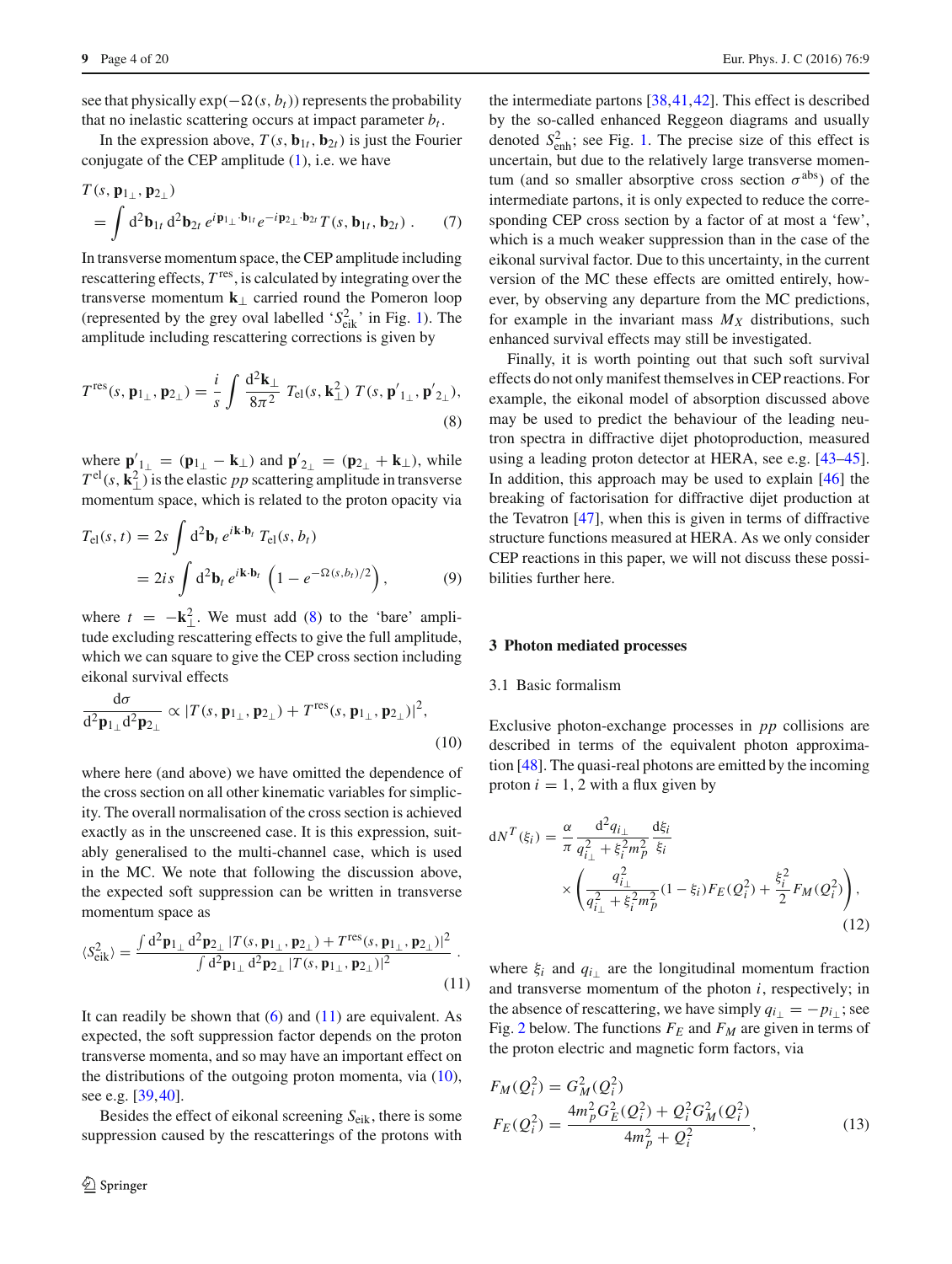

<span id="page-4-0"></span>**Fig. 2** Schematic diagrams for the exclusive photoproduction process  $pp \rightarrow pVp$  with (**a**) and without (**b**) screening corrections included

with

$$
G_E^2(Q_i^2) = \frac{G_M^2(Q_i^2)}{7.78} = \frac{1}{\left(1 + Q_i^2/0.71 \text{GeV}^2\right)^4},\tag{14}
$$

in the dipole approximation, where  $G_E$  and  $G_M$  are the 'Sachs' form factors. The modulus of the photon virtuality,  $Q_i^2$ , is given by

<span id="page-4-5"></span>
$$
Q_i^2 = \frac{q_{i\perp}^2 + \xi_i^2 m_p^2}{1 - \xi_i},\tag{15}
$$

i.e. it is cut off at a kinematic minimum  $Q_{i,\text{min}}^2 = \xi_i^2 m_p^2/(1-\xi_i^2)$ ξ*i*).

The cross section for the photoproduction of a state *V*, for the case that the photon is emitted from proton  $i$ , is then simply given in terms of the photon flux [\(12\)](#page-3-4) and the  $\gamma p \rightarrow$ *V p* subprocess cross section

<span id="page-4-1"></span>
$$
\sigma_{pp \to pVp}^{i} = \int dN^{T}(\xi_i) \,\sigma_{\gamma p \to Vp}^{i},\tag{16}
$$

integrated over the relevant phase space region. As the transverse momentum transferred by the photon exchange is typically much smaller than that due to the proton–Pomeron vertex, we may safely ignore interference effects, so that the total cross section is simply given by summing over  $i = 1, 2$ , i.e. allowing for the case that the photon is emitted from either proton. For two-photon production  $\gamma \gamma \rightarrow X$ , the corresponding cross section is

<span id="page-4-2"></span>
$$
\frac{\mathrm{d}\sigma_{pp \to pXp}}{\mathrm{d}\Omega} = \int \frac{\mathrm{d}\sigma_{\gamma\gamma \to X}(W_{\gamma\gamma})}{\mathrm{d}\Omega} \frac{\mathrm{d}L^{\gamma\gamma}}{\mathrm{d}W_{\gamma\gamma}} \mathrm{d}W_{\gamma\gamma},\tag{17}
$$

where  $W_{\gamma\gamma}$  is the  $\gamma\gamma$  c.m.s. energy. The  $\gamma\gamma$  luminosity is given by

$$
\frac{\mathrm{d}L^{\gamma\gamma}}{\mathrm{d}W_{\gamma\gamma}\,\mathrm{d}y_X} = \frac{2W_{\gamma\gamma}}{s} n(x_1) n(x_2),\tag{18}
$$

where *y<sub>X</sub>* is the object rapidity and  $x_{1,2} = \frac{W_{\gamma\gamma}}{\sqrt{s}} \exp(\pm y_X)$ , while  $n(x_i)$  is the photon number density:

$$
n(x_i) = \int dN^T(\xi_i) \, \delta(\xi_i - x_i). \tag{19}
$$

#### <span id="page-4-6"></span>3.2 Soft survival effects

For photon-mediated processes, survival effects can be included exactly as described in Sect. [2.2,](#page-2-3) however, some additional care is needed. From [\(10\)](#page-3-3) we can see that it is the amplitude for the production process that is the relevant object when including these effects. On the other hand, [\(16\)](#page-4-1) and  $(17)$  and the flux  $(12)$  are defined at the cross section level, with the squared amplitude for the photon-initiated subprocesses summed over the (transverse) photon polarisations.

To translate these expressions to the appropriate amplitude level, it is important to include the photon transverse momentum  $q_{\perp}$  dependence in the appropriate way, corresponding to a correct treatment of the photon polarisation; see [\[49](#page-18-43)]. To demonstrate this, we will only consider the  $F_E$  term in [\(12\)](#page-3-4) in the following, but we will comment on the contribution of the magnetic form factor at the end. Schematic diagrams for the bare and screened photoproduction amplitudes are shown in Fig. [2,](#page-4-0) with the relevant momenta indicated; for the bare amplitude we have  $q_{i\perp} = -p_{i\perp}$ , while for the screened we have  $q_{i\perp} = -p'_{i\perp}$ ; see Sect. [2.2.](#page-2-3) Using the same decomposition that leads to [\(4\)](#page-2-1), the photoproduction amplitude corresponding to the figure behaves as

<span id="page-4-4"></span>
$$
T(q_{1\perp}) \sim q_{1\perp}^x (A^+ - A^-) + iq_{1\perp}^y (A^+ + A^-), \tag{20}
$$

where  $A^{\pm}$  is the  $\gamma p \rightarrow V p$  amplitude for a photon of  $\pm$ helicity, and if the photon is emitted from the other proton we simply interchange  $1 \leftrightarrow 2$ . In the bare case  $(q_{1\perp} = -p_{1\perp})$ we simply square this, and after performing the azimuthal angular integration, the cross terms  $\sim p_{1\perp}^x p_{1\perp}^y$  vanish and we have

<span id="page-4-3"></span>
$$
|T(p_{1_\perp})|^2 \sim p_{1_\perp}^2 \sigma_{\gamma p \to Vp},\tag{21}
$$

where  $\sigma_{\gamma p \to V p}$  is the subprocess cross section summed over the incoming photon transverse polarisations. This is consistent with the  $F_E$  term in [\(12\)](#page-3-4) and with [\(16\)](#page-4-1), and indeed a full treatment, keeping all prefactors and expressing the  $pp \rightarrow pVp$  cross section in terms of [\(21\)](#page-4-3), leads to exactly these results, and is the essence of the equivalent photon approximation.

When calculating the screened amplitude it is crucial to correctly include this explicit transverse momentum depen-dence as in [\(20\)](#page-4-4), with  $q_{1\perp} = -p'_{1\perp}$  included inside the integral [\(8\)](#page-3-1); this vector structure of the amplitude can have a significant effect on the expected survival factor. More precisely for the photoproduction amplitude we take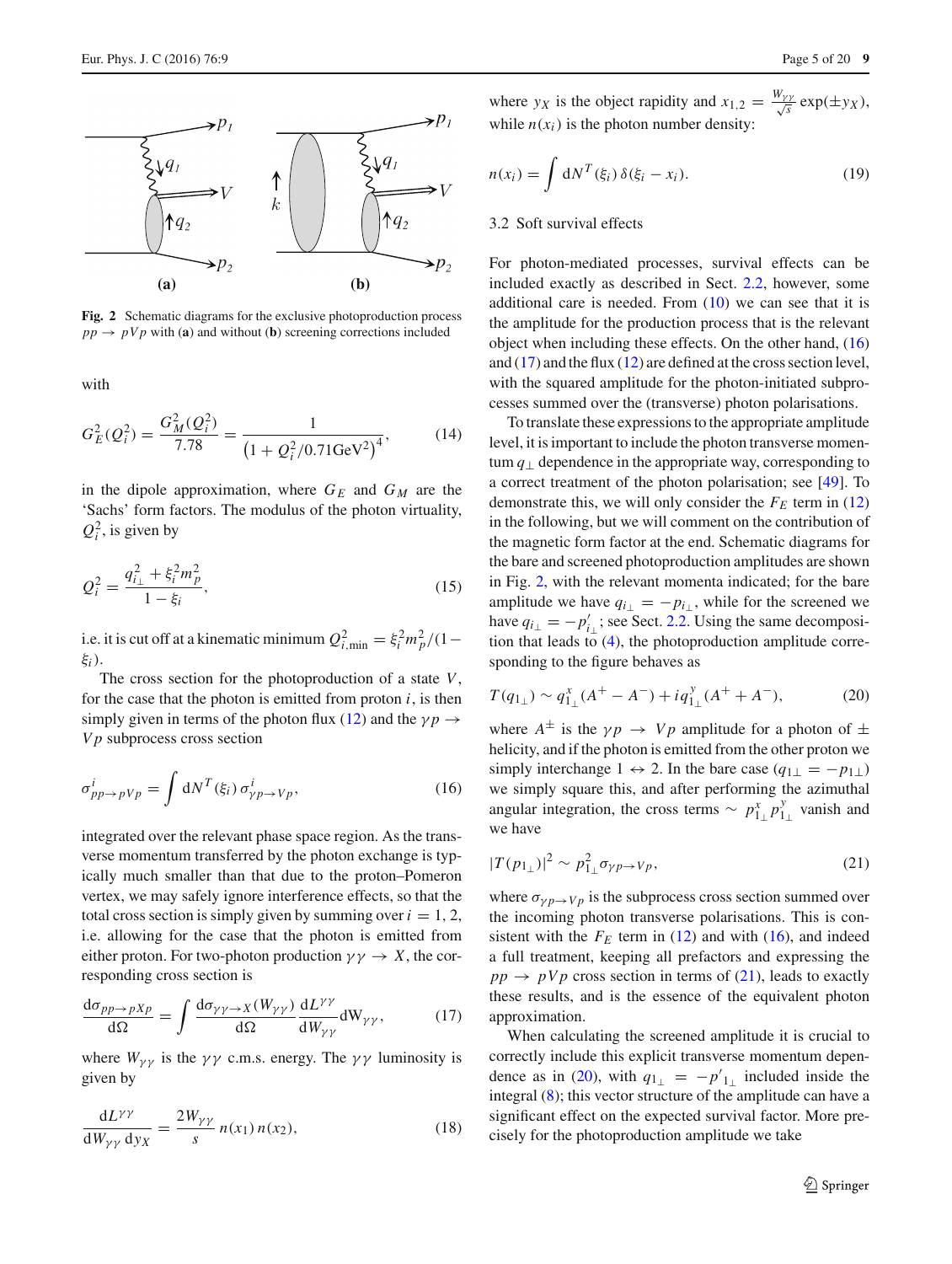$$
T(q_{1\perp}, q_{2\perp})
$$
  
=  $T' \frac{F_E(Q_1^2)^{1/2}}{q_{1\perp}^2 + \xi_1^2 m_p^2} ((q_{1\perp}^x (A^+ - A^-) + iq_{1\perp}^y (A^+ + A^-)),$   
(22)

where  $T'$  contains the transverse momentum dependence of the other proton [i.e.  $T' \sim e^{-b_V q_{2\perp}^2/2}$  in the fit of [\(25\)](#page-8-1)], as well as the  $\xi$  dependence (and other factors) in [\(12\)](#page-3-4) and the  $\gamma p$ c.m.s. energy  $W_{\nu p}$  dependence of the  $\gamma p \rightarrow V p$  subprocess.

For the case of two-photon initiated processes, the amplitude can be decomposed precisely as in [\(4\)](#page-2-1), i.e.

<span id="page-5-1"></span>
$$
T(q_{1\perp}, q_{2\perp}) \sim -\frac{1}{2}(\mathbf{q}_{1\perp} \cdot \mathbf{q}_{2\perp})(T_{++} + T_{-}) + \cdots, \qquad (23)
$$

where the  $T_{\lambda_1 \lambda_2}$  are now the  $\gamma(\lambda_1)\gamma(\lambda_2) \rightarrow X$  helicity amplitudes, and we omit the overall factors for simplicity. Using this, it can readily be shown that the bare amplitude squared reduces to the correct cross section level expressions given in Sect. [3.1,](#page-3-5) while in the screened case it is again crucial to include this correct vector form of the amplitude, i.e. with the  $q_{i\perp} = -p'_{i\perp}$  included inside the integral [\(8\)](#page-3-1). As the relative contributions of the amplitudes  $T_{\lambda_1\lambda_2}$  affect the  $q_\perp$  dependence in [\(23\)](#page-5-1), the survival factor may depend sensitively on the helicity structure of the  $\gamma \gamma \rightarrow X$  process. For example, in the case of dilepton production  $\gamma \gamma \rightarrow l^+l^-$ , for which the  $T_{\pm\pm}$  amplitudes vanish for massless leptons, we find much less suppression than may be naively expected [\[50](#page-18-44)]; see Sect. [4.3](#page-10-0) for further discussion.

Finally, we must also consider the contribution from the magnetic form factor  $F_M$  in [\(12\)](#page-3-4). While generally suppressed by  $\xi^2$ , for larger values of  $M_X$  and/or production in the forward region, the corresponding value of  $\xi$  may not be so small, and the contribution from this term may not be negligible. A careful consideration of the derivation of the equivalent photon approximation shows that this contribution is generated by a term  $\sim g^{\mu\nu}$  given by the density matrix of the virtual photon (i.e. the proton spin sum) in the cross section. This is not proportional to  $q_{i\perp}^2$  and does not allow a decomposition, at the amplitude level, as in  $(20)$ ; the  $F_E$  contribution on the other hand is given by the term proportional to  $q_{i\perp}^{\mu}q_{i\perp}^{\nu}$ , as expected from [\(20\)](#page-4-4). Therefore, to evaluate the *FM* contribution we simply omit any such  $q_{i\perp}^{\mu}$  dependence when calculating the screened amplitude  $(8)$ . For the photoproduction case, we then add this squared amplitude incoherently to the  $F_E$  term, which is calculated as described above. For two-photon production, we keep the explicit vector  $q_i$ dependence as in [\(23\)](#page-5-1) for the (dominant)  $F_F(Q_1)F_F(Q_2)$ contribution, while for the other terms no explicit vector *q*<sub>*i*⊥</sub> dependence is included in the amplitude, and the corresponding contributions are again squared and added incoherently.

#### **4 Physics processes**

In the following sections we consider a selection of representative examples of the physics processes that are generated by Superchic 2.

#### <span id="page-5-0"></span>4.1 Exclusive jet production

Exclusive jet production [\[52](#page-18-45),[53\]](#page-18-46), in particular of a 2-jet system, has been of great importance in testing the underlying perturbative CEP formalism. As discussed in the introduction, it has been observed at the Tevatron [\[19](#page-18-16)[,20](#page-18-17)], and there is much potential to measure this process at the LHC, in particular with the protons tagged with forward proton spectrometers associated with the ATLAS and CMS central detectors; see [\[15](#page-18-12)[,16](#page-18-13)]. Most events with two scattered protons and central jets will correspond to central diffractive (CD) jet production, i.e. they will not be truly exclusive, but will have additional particle production from the Pomeron remnants. Exclusive production may be regarded as a particular case of CD jet production with only the jets in the final state, and no Pomeron remnants. It proceeds through the mechanism shown in Fig. [1,](#page-1-1) via the  $gg \rightarrow gg$ ,  $q\overline{q}$  and  $gg \rightarrow ggg$ ,  $gq\overline{q}$ subprocesses for 2- and 3-jet production, respectively.

Further details as regards the contributing helicity amplitudes are given in Appendix A. It is found, in particular, that in the case of the  $gg \rightarrow q\overline{q}$  process, the  $J_z = 0$  amplitude [\(36\)](#page-17-2) involves a helicity flip along the quark line, and vanishes as the quark mass  $m_q \to 0$ . From this fact, we expect a strong suppression in the CEP cross section for quark dijets, relative to the *gg* case, for which the  $gg \rightarrow gg$  amplitudes [\(38\)](#page-18-47) with  $J_z = 0$  incoming gluons display no such suppression. In this way the exclusive mode offers the possibility to study almost purely (over 99 % for typical event selections) gluonic and, crucially, isolated jets [\[34](#page-18-29)] produced by the collision of a color-singlet *gg* state, shedding light on their underlying properties (such as multiplicity, particle correlations etc.) in a well-defined and comparatively clean exclusive environment. In Table [1,](#page-6-0) some representative predictions for exclusive 2- and 3-jet production are shown and this  $gg/q\overline{q}$  hierarchy is clear. The invariant mass distributions are shown in Fig. [3,](#page-6-1) with similar results being evident.

In the case of 3-jet production, that is,  $q\bar{q}g$  and *ggg* jets, this suppression in the  $q\bar{q}$  exclusive dijet cross section also leads to some interesting predictions [\[55](#page-19-0),[56\]](#page-19-1). In particular, we expect the behaviour of the  $q\bar{q}g$  amplitude as the radiated gluon becomes soft to be governed by the corresponding Born-level,  $q\bar{q}$ , amplitude. As this vanishes for massless quarks and  $J_z = 0$  incoming gluons, it is expected to lead to an enhancement of 'Mercedes-like' configurations for the  $q\bar{q}g$  case, where all three partons carry roughly equal energies and are well separated. The corresponding 3-jet cross sections are also shown in Table [1:](#page-6-0) while the *gg* dijet cross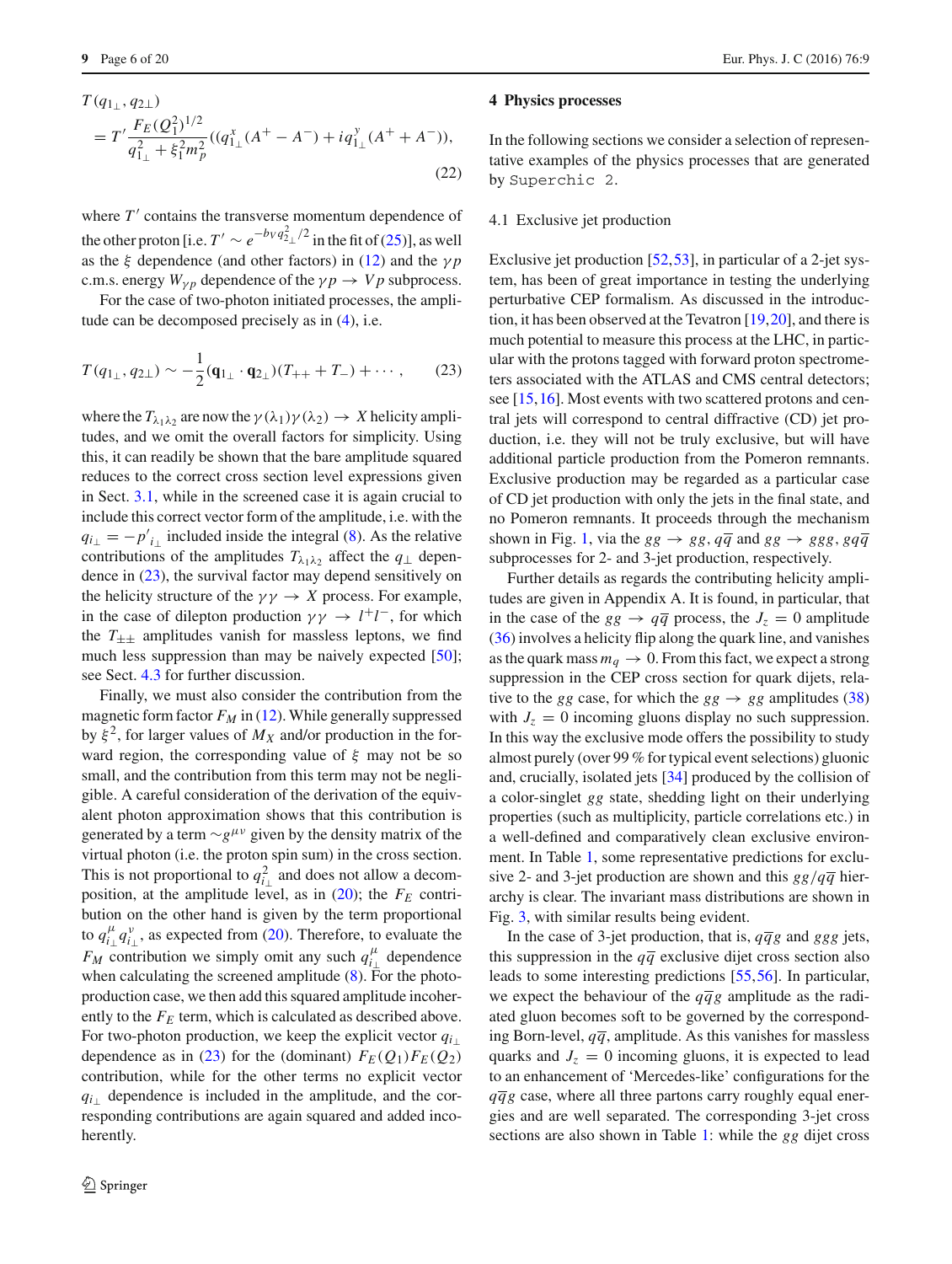<span id="page-6-0"></span>**Table 1** Parton-level predictions for exclusive 2- and 3-jet production cross sections (in pb) at the LHC for different cuts on the minimum central system invariant mass  $M_X$  at  $\sqrt{s} = 13$  TeV. The jets are required to have transverse momentum  $p_{\perp} > 20$  GeV for  $M_X(\text{min}) = 75,150$ 

GeV and  $p_{\perp} > 40$  GeV for  $M_X(\text{min}) = 250$  GeV and pseudorapidity  $|\eta|$  < 2.5. The anti- $k_t$  algorithm with jet radius  $R = 0.6$  is used in the 3-jet case and the  $q\bar{q}$  cross sections correspond to one massless quark flavour. Soft survival effects are included using model 4 of [\[51\]](#page-18-48)

| $M_X(\text{min})$ | 88   | qq                   | bb                   | 888   | $gq\overline{q}$     |
|-------------------|------|----------------------|----------------------|-------|----------------------|
| 75                | 120  | 0.073                | 0.12                 | 6.0   | 0.14                 |
| 150               | 4.0  | $1.4 \times 10^{-3}$ | $1.7 \times 10^{-3}$ | 0.78  | 0.02                 |
| 250               | 0.13 | $5.2 \times 10^{-5}$ | $5.2 \times 10^{-5}$ | 0.018 | $5.0 \times 10^{-4}$ |



<span id="page-6-1"></span>**Fig. 3** Parton-level distributions for 2- and 3-jet CEP with respect to the system invariant mass  $M_X$  at  $\sqrt{s} = 13$  TeV, using MMHT14 LO PDFs [\[54\]](#page-19-2). The final-state partons are required to lie in the pseudorapidity region  $-2.5 < \eta < 2.5$  and have transverse momentum  $p_{\perp} > 20$ GeV (leading to minimum invariant masses,  $M_X$ , of 40 and 60 GeV in the 2- and 3-jet cases, respectively), while the 3-jet events are defined using the anti- $k_t$  algorithm with  $R = 0.6$ . Distributions are shown for massless quarks,  $q\bar{q}$ , as well as for  $b\bar{b}$  production. Soft survival effects are included using model 4 of [\[51](#page-18-48)]

sections are of order ∼100 pb, the 3-jet *ggg* cross section are a factor of ∼10 smaller, and the *qqg* cross section a further order of magnitude smaller again; this is due to the specific colour and spin-dependence of the contributing  $gg \rightarrow q\overline{q}g$ amplitudes, which also leads to some suppression in the inclusive case, as well as the additional dynamical suppression discussed above. The corresponding invariant mass distributions are shown in Fig. [3.](#page-6-1)

So-called 'planar radiation zeros' were shown in [\[57](#page-19-3)] to be present in 5-parton QCD amplitudes, that is, a complete vanishing of the Born-level amplitudes, independent of the particle polarisations, when their momenta lie in a plane and satisfy certain additional conditions on their rapidity differences. These were seen in particular to occur in the  $gg \rightarrow ggg$  and, in certain cases, the  $gg \rightarrow q\bar{q}g$  amplitudes, when the initial-state gluons are in a colour-singlet configuration. This is precisely the situation for exclusive 3 jet production, and so it is interesting to examine whether

such zeros may be observable in the CEP process. In Fig. [4](#page-7-0) (left) we show parton-level MC predictions for *ggg* jet production with respect to the azimuthal separation  $\Delta \phi_{ij}$  for gluon pairs satisfying the cut  $0.9 < A_{ij} < 1.1$ , with

<span id="page-6-2"></span>
$$
A_{ij} = \frac{\sinh^2\left(\frac{\Delta_{ij}}{2}\right)}{\cosh^2\left(\frac{\Delta_{jk}}{2}\right) + \cosh^2\left(\frac{\Delta_{ik}}{2}\right)},\tag{24}
$$

where *i*,  $j = 1, 2, 3$  label the final-state gluons, and  $\Delta_{ij} =$  $y_i - y_j$ . It was shown in [\[57](#page-19-3)] that a zero occurs when a gluon pairing satisfies  $A_{ij} = 1$  and has zero azimuthal angular separation  $\Delta \phi_{ij} = 0$ . In Fig. [4](#page-7-0) (left), a clear suppression by several orders of magnitude for lower  $\Delta \phi_{ij}$ , which is driven by this zero, is evident; it was shown in [\[57\]](#page-19-3) that such a strong suppression is not seen inclusively. In Fig. [4](#page-7-0) (right) we show predictions with respect to the rapidity difference  $|y_{i,j} - y_X|$ , with the cut  $\Delta \phi_{ij}$  < 10° applied on the angular separation, and with the additional requirement that  $cosh\Delta_{ij} > 4$ , which helps to isolate the region where  $A_{ij} = 1$  may be satisfied. Again a clear dip is seen in the distribution; as before it can be shown explicitly that this dip does not occur inclusively, and it is directly driven by the presence of a radiation zero, rather than being, say, an artefact of the cut choices.

While measurements of such distributions can in principle provide quite a clear demonstration of these radiation zeros, an important question is whether the expected signal size would be large enough. From Table [1](#page-6-0) we may expect  $\sim$ 500 signal *ggg* events from 100 pb<sup>-1</sup> of low pile-up running which can be realistically anticipated at the LHC at  $√s = 13$  TeV, for jet transverse momenta  $p_$  > 25 GeV, and rapidities  $|\eta| < 2.5$ . By extending to  $|\eta| < 5$  we may increase the event sample by a factor of ∼1.5, and in addition it should be emphasised that the only necessary requirement of the production mechanism for these radiation zeros to be present is that the initial-state gluons be in a colour-singlet state. That is, the effect is independent of the particle polarisations, and of any additional kinematic effects specific to the pure CEP process, such as the  $J_z^{PC} = 0^{++}$  selection rule. Thus events where one or both protons dissociate, but with large rapidity gaps between the dissociation states and the jet system, for which the initial-state gluons are also in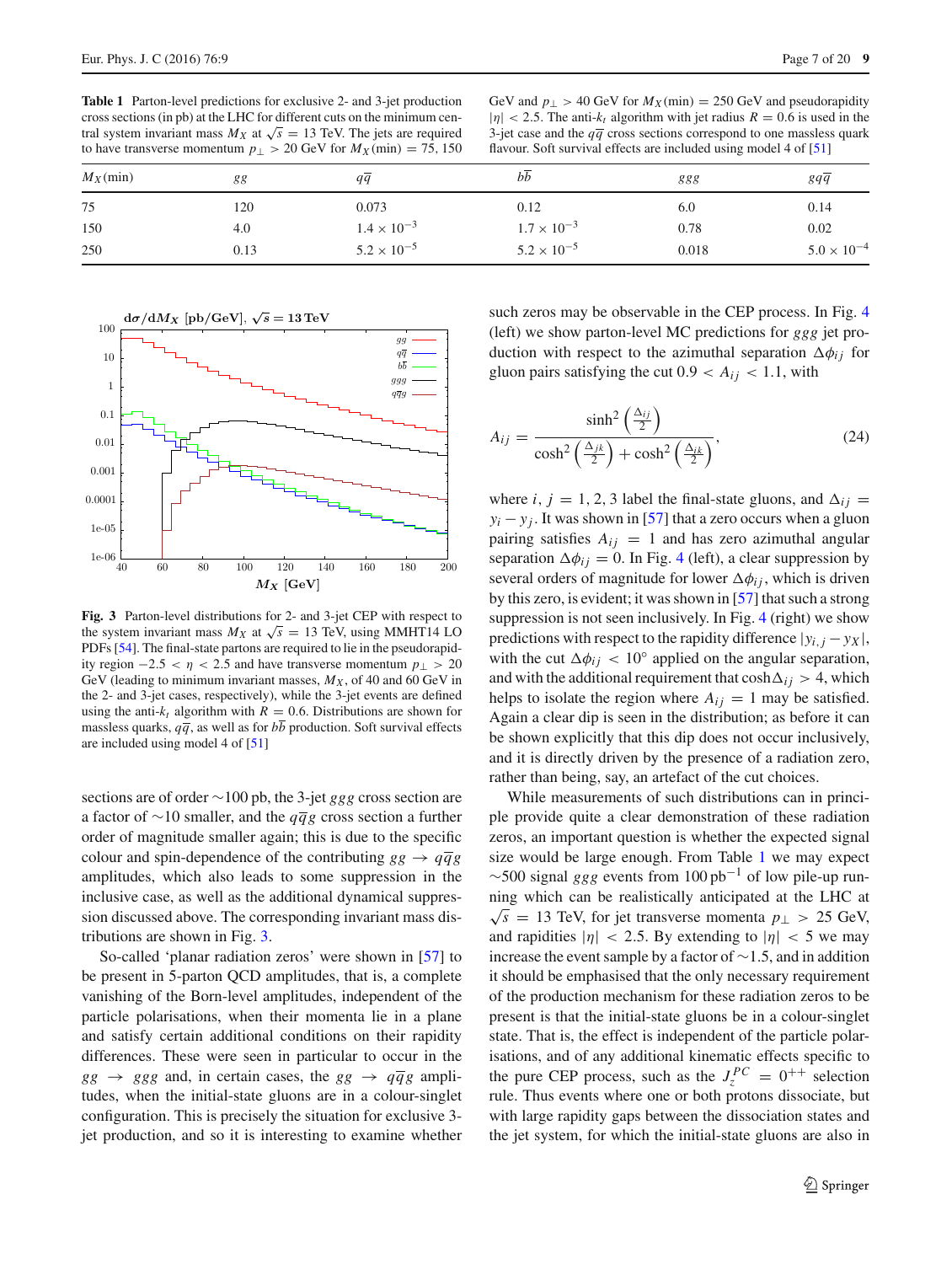

2

1.5

1

0.5

0

.



for which  $cosh \Delta_{ij} > 4$  and  $\Delta \phi_{ij} < 10^\circ$ , where  $y_X$  is the rapidity of the 3-jet system and the  $y_{i,j}$  is the rapidity of parton *i*, *j*, both of which are binned. All partons are required to have  $p_{\perp} > 20 \text{ GeV}$  and  $|y| < 5$ 

*|yi,j|* 0 0.5 1 1.5 2 2.5

<span id="page-7-0"></span>**Fig. 4** Differential cross sections (in pb) at  $\sqrt{s} = 13$  TeV for exclusive *ggg* jet production at parton level, with respect to (*left*) the separation in azimuthal angle  $\Delta\phi_{ij}$  for gluon pairs *i j* passing the cut  $0.9 < A_{ij} < 1.1$ , where  $A_{ij}$  is defined in [\(24\)](#page-6-2), (*right*) the rapidity differences  $|y_{i,j} - y_X|$ 

a colour-singlet configuration, will be expected to contain such zeros. Allowing for these, we may expect a sample of  $\sim$ 1000 *ggg* events, while the  $q\bar{q}g$  contribution is expected from Table [1](#page-6-0) to be  $\sim$  an order of magnitude smaller and will not be considered in the following.

While such a sample may at first glance be sufficient to be sensitive to the type of dips shown in Fig. [4,](#page-7-0) some caution is needed. We recall that we are interested in planar configurations of the jets, where the zeros may occur: after placing a cut of  $\Delta \phi_{ij}$  < 10°(20°) the expected sample is reduced to only 55 (142) events. Moreover, it can be shown that the zero condition  $A_{ij} = 1$  only has a solution if  $cosh \Delta_{ij} > 7$ , corresponding to  $|\Delta_{ij}| \gtrsim 2.6$ . Such a separation in rapidity, which leads to larger invariant masses of the 3-jet system, is strongly suppressed, and placing such a cut on the original sample of 1000 events reduces it to only 36. A less restrictive cut may be placed as in Fig. [4](#page-7-0) (right), of  $cosh \Delta_{ij} > 4$ , but after combining this with a reasonable cut on  $\Delta\phi_{ij}$ , less than 1 event remains. Clearly a measurement of a dip in such a rapidity distribution, even with a more fine-tuned choice of cuts, will be highly challenging during low-luminosity running at the LHC.

On the other hand, if the cut  $0.7(0.9) < A_{ij} < 1.3(1.1)$ is placed on the same event sample, then 53(16) expected events remain, and even with such a fairly small number of events some discrimination may be possible by considering the azimuthal separation observable  $\Delta \phi_{ij}$  as in Fig. [4](#page-7-0) (left). In Table [2](#page-8-2) the expected number of events for which a gluon pairing *i j* passes such a cut on  $A_{ij}$  and with  $\Delta \phi_{ij}$  greater and

less than 60◦ is shown; for exclusive production, we anticipate a strong suppression in the  $\Delta\phi_{ij}$  < 60° region. For comparison results for a colour summed inclusive sample of 1000 events are also shown: a strong suppression in the ratio of events passing the  $\Delta \phi_{ij}$  < 60° to  $\Delta \phi_{ij}$  > 60° cuts in the exclusive case is seen in comparison to the inclusive. Although these results are at LO and parton-level only, and may be washed out somewhat in a more realistic treatment, including in particular parton shower/higher-order effects as well as background events, this may nonetheless be a promising measurement possibility. By comparing such a ratio with the measured sample of events dominantly due to CD jet production (for which there is no colour-singlet requirement and therefore no observable radiation zeros), a more robust signal of this suppression may be observable.

Finally, it is again worth emphasising that the only requirement on the production mechanism for such zeros to occur is that the initial-state gluons be in a colour-singlet state, with the particle polarisations playing no role, and so the pure CEP case is not the only possibility to observe these zeros. As described above, events with proton dissociation may also be considered, but it would also be interesting to examine if jet properties such as the colour flow and multiplicity might be used to isolate the contribution from a colour-singlet initial state, and so investigate these zeros in an inclusive environment. For example, the so-called jet pull angle variable has been shown to be useful in identifying jets which originate from a colour-singlet *gg* initial state [\[58](#page-19-4),[59\]](#page-19-5).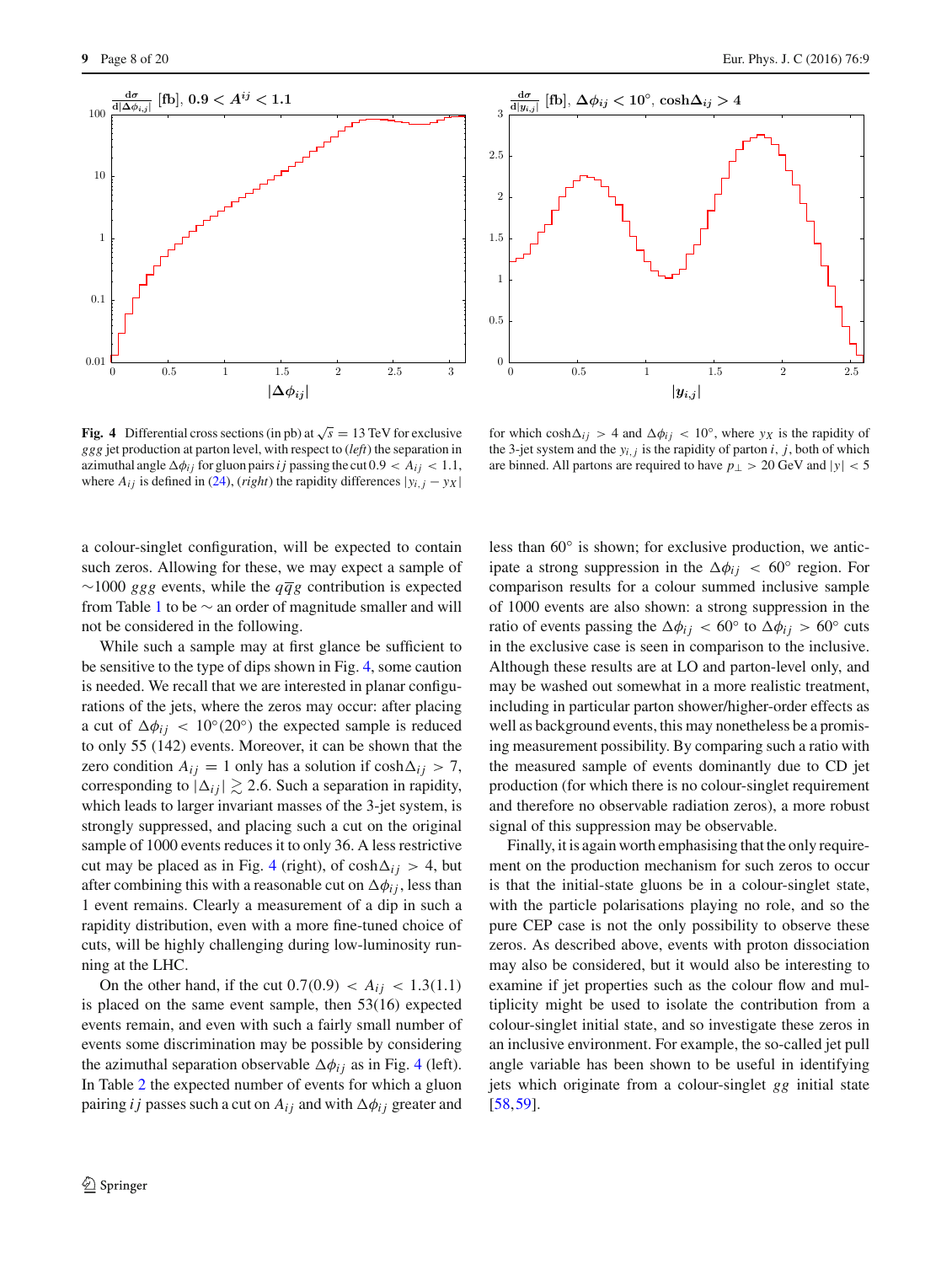<span id="page-8-2"></span>**Table 2** Expected number of *ggg* jet events for which a gluon pairing *i j* passes cuts on the azimuthal separation  $\Delta \phi_{ij}$  and  $A_{ij}$ , defined in the text. Results for both exclusive and inclusive parton-level events, using

the MMHT14LO PDFs [\[54](#page-19-2)] are shown, with an initial sample of 1000 events, before cuts, considered in both cases for illustration

|           | $0.7 < A_{ij} < 1.3$    |                              |                                                        | $0.9 < A_{ij} < 1.1$         |                              |                                                         |
|-----------|-------------------------|------------------------------|--------------------------------------------------------|------------------------------|------------------------------|---------------------------------------------------------|
|           | $\Delta\phi_{ii}$ < 60° | $\Delta\phi_{ij} > 60^\circ$ | $\Delta\phi_{ij}$ <60°<br>$\Delta\phi_{ij} > 60^\circ$ | $\Delta\phi_{ij} < 60^\circ$ | $\Delta\phi_{ij} > 60^\circ$ | $\Delta\phi_{ij}$ <60°<br>$\Delta \phi_{ij} > 60^\circ$ |
| Exclusive | 0.6                     | 55                           | $1.1\%$                                                | 0.15                         | 16                           | $0.9\%$                                                 |
| Inclusive | 10.3                    | 157                          | 6.6 %                                                  | 3.2                          | 48                           | 6.7%                                                    |

#### <span id="page-8-0"></span>4.2 Exclusive vector meson photoproduction

In this section we will consider the photoproduction of vector mesons, focussing on the  $J/\psi$  and  $\Upsilon(1S)$  cases; although  $\psi(2S)$  production is also included in the MC, it will not be considered here. At the LHC, coherent  $J/\psi$  photoproduction in ultra peripheral *p*-*Pb* collisions has been measured by ALICE at  $\sqrt{s_{NN}}$  = 5.02 TeV [\[60](#page-19-6)], and LHCb have made increasingly precise measurements of  $J/\psi$  (and  $\psi$  (2*S*)) photoproduction in *pp* collisions [\[9](#page-18-6)[,61\]](#page-19-7) at  $\sqrt{s} = 7$  TeV. We will focus here on production (in *pp* collisions) in the forward region relevant to the LHCb acceptance, but will also show some representative results for central production.

Following the notation of Fig. [2,](#page-4-0) for the  $\gamma p \rightarrow V p$  subprocess cross section we take the power-law fit

$$
\frac{\mathrm{d}\sigma^{\gamma p \to V p}}{\mathrm{d}q_{2_\perp}^2} = N_V \left(\frac{W_{\gamma p}}{1 \,\text{GeV}}\right)^{\delta_V} b_V e^{-b_V q_{2_\perp}^2}.\tag{25}
$$

For the case of *J*/ $\psi$  production we take  $N_{\psi} = 3.97$  nb and  $\delta_{\psi} = 0.64$ , consistently with the HERA fit [\[62](#page-19-8)], which finds  $N_{\psi}$  = 3.97  $\pm$  0.05 and  $\delta_{\psi}$  = 0.67  $\pm$  0.03; these precise choices will be justified below. For the  $\Upsilon(1S)$  we take the values of  $N_{\Upsilon} = 0.12$  pb and  $\delta_{\Upsilon} = 1.6$  from [\[63\]](#page-19-9), although we note that in this case these are quite poorly constrained by the existing HERA data. The slope  $b_V$  is fitted using a Regge-based parameterisation

<span id="page-8-4"></span>
$$
b_V = b_0 + 4\alpha' \log\left(\frac{W_{\gamma p}}{90 \,\text{GeV}}\right),\tag{26}
$$

with  $b_0 = 4.6 \,\text{GeV}^{-2}$  and  $\alpha' = 0.2 \,\text{GeV}^{-2}$ , consistently with the HERA measurement [\[64\]](#page-19-10). In the absence of any precise data in the cases of  $\Upsilon(1S)$  and  $\psi(2S)$  production, we assume that these values are universal.

In Table [3](#page-8-3) we show cross sections predictions for  $J/\psi \rightarrow$  $\mu^+ \mu^-$  production at  $\sqrt{s}$  = 7 and 13 TeV, with the finalstate muons restricted to lie within the LHCb acceptance  $(2 < \eta^{\mu} < 4.5)$ , as well as for central production (-1 <  $\eta^{\mu}$  < 1) at  $\sqrt{s}$  = 13 TeV. The muons are decayed including spin correlations, assuming *s*-channel helicity conservation in the  $J/\psi$  production subprocess and with the corre-

<span id="page-8-3"></span>**Table 3** Cross section predictions (in pb) for exclusive  $J/\psi \rightarrow \mu^+\mu^$ photoproduction in *pp* collisions, for different values of the c.m.s. energy <sup>√</sup>*<sup>s</sup>* and different cuts on the muon pseudorapidities. Results are shown for the 'bare' and 'screened' cross sections, i.e. excluding and including soft survival effects, respectively, and the resulting average suppression due to these is also given

|                                 | $2 < \eta^{\mu} < 4.5$ |                     | $-1 < \eta^{\mu} < 1$ |
|---------------------------------|------------------------|---------------------|-----------------------|
|                                 | $\sqrt{s}$ = 7 TeV     | $\sqrt{s} = 13$ TeV | $\sqrt{s} = 13$ TeV   |
| $\sigma_{\text{bare}}^{\psi}$   | 359                    | 511                 | 333                   |
| $\sigma_{\rm sc.}^{\psi}$       | 278                    | 406                 | 291                   |
| $\langle S_{\rm eik}^2 \rangle$ | 0.77                   | 0.79                | 0.87                  |
|                                 |                        |                     |                       |

<span id="page-8-1"></span>sponding branching ratio taken from [\[65\]](#page-19-11). Predictions are shown for demonstration both with and without soft survival effects included, with in the latter case model 4 of [\[51\]](#page-18-48) taken, although the results are in fact almost insensitive to this choice. This is to be expected: the main model dependence in the evaluation of the soft survival factor lies in the region of small impact parameter  $b_t \ll R_p$ , where  $R_p$  is the proton radius, whereas the peripheral photoproduction process is relatively insensitive to this lower  $b_t$  region.

The (screened) 7 TeV prediction is in excellent agreement with the LHCb measurement of [\[9](#page-18-6)]

$$
\sigma^{J/\psi \to \mu^+ \mu^-} (2 < \eta^{\mu} < 4.5) = 291 \pm 7 \pm 19 \,\text{pb},\tag{27}
$$

where the first error is statistical and the second is systematic. However, it is important to emphasise that the predicted value depends sensitively on the precise form of the fit in [\(25\)](#page-8-1) to the  $\gamma p \rightarrow J/\psi p$  subprocess cross section, in particular the value of the power  $\delta_{\psi}$ . As described above we have chosen a value for this which is at the lower end of the uncertainty band of the HERA fit. Taking a larger value will lead to an increase in the predicted cross section, with for example  $\delta_{\psi} = 0.70$ , on the upper end of the uncertainty band, giving a ∼40 % larger result, although a more precise evaluation of the uncertainty must account for the error on  $N_{\psi}$  and the anti-correlation between this and  $\delta_{\psi}$ . We therefore choose this value to give a good fit to the LHCb data. However, this should be considered as a lower bound on the predicted cross sections, due to the low choice of  $\delta_{\psi}$ . It is therefore clear from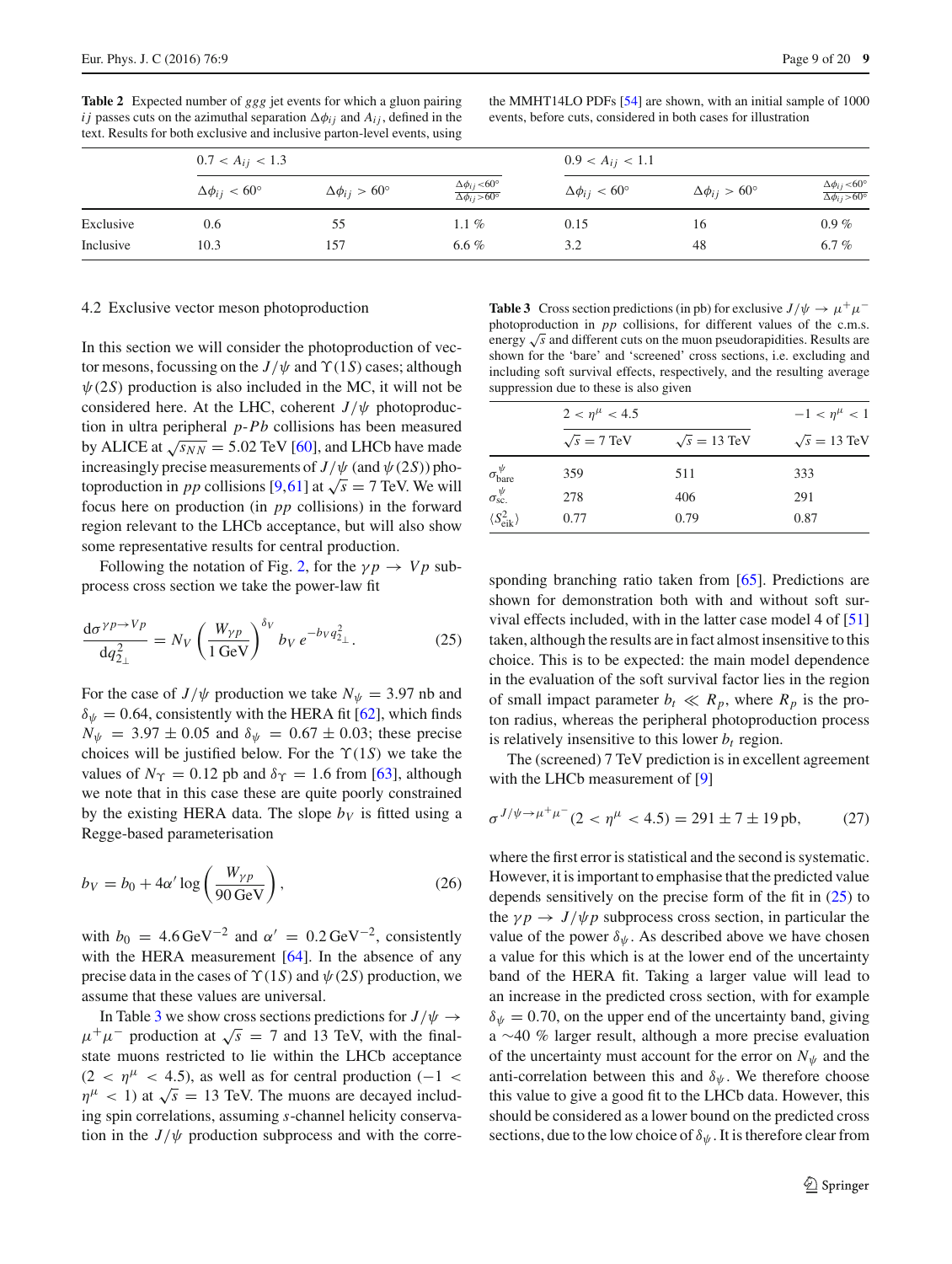

<span id="page-9-1"></span>**Fig. 5** Distributions with respect the *J*/ $\psi$  rapidity  $y_{\psi}$  at  $\sqrt{s} = 7$  TeV, compared to the LHCb data points from [\[9](#page-18-6)]. Theory curves corresponding to the 'bare' and 'screened' cross sections, i.e. excluding and including soft survival effects, respectively, are shown, and the integrated cross sections are normalised to the data for display purposes. The correlated systematic errors are not shown

Table [3](#page-8-3) that without the inclusion of soft survival effects, the LHCb data are in strong tension with such a fit to HERA data.

To examine the influence of survival effects further, we can also consider the distribution with respect to the *J*/ψ rapidity, shown<sup>1</sup> in Fig. [5.](#page-9-1) As discussed in Sect. [2.2](#page-2-3) the survival factor is not constant and will therefore have an effect on the predicted distributions of the final-state particles. This is seen clearly in the figure, with the inclusion of screening corrections leading to a steeper fall-off with increasing rapidity. This is to be expected: as  $y_{\psi}$  increases, so does the fractional momentum  $\xi = M_{\psi} e^{y_{\psi}} / \sqrt{s}$  (for the dominant case that the photon is emitted from the proton moving in the positive *z* direction), leading to a larger minimum photon  $Q^2$ ; see [\(15\)](#page-4-5). The reaction therefore becomes less peripheral, and the survival factor will decrease. This effect is also seen in Table [3,](#page-8-3) when comparing the average survival factor between the central and forward predictions. On the other hand, adjusting the input value of  $\delta_{\psi}$  in [\(25\)](#page-8-1) within the range consistent with the HERA data leads to much smaller changes in the predicted distribution. Although the agreement is still far from perfect, $\frac{2}{3}$  $\frac{2}{3}$  $\frac{2}{3}$  the overall trend of the data clearly prefer the screened prediction. While this conclusion is only strictly true in the context of the simple power-law HERA fit [\(25\)](#page-8-1), nonetheless this illustrates the importance of a full inclusion of soft survival effects in theoretical models such as e.g. [\[63](#page-19-9)[,66](#page-19-12)].

We may also consider the distribution with respect to the *J*/ $\psi$  transverse momentum  $p_{\psi}$ . This is an important variable in the LHCb measurements  $[9,61]$  $[9,61]$  $[9,61]$ , for which the selected events contain a non-negligible fraction with proton dissociation and/or additional particle production that falls outside the LHCb rapidity coverage. To subtract this background the measured  $p_{\psi_{\perp}}^2$  distribution is fitted by a sum of two exponentials ∼exp( $-bp_{\psi_{\perp}}^2$ ), corresponding to the elastic and proton dissociative contributions. The data are well fit by such a parametric form, and in [\[9\]](#page-18-6) LHCb find

<span id="page-9-3"></span>
$$
b_{\rm el}^{\psi} = 5.70 \pm 0.11 \,\text{GeV}^{-2} \tag{28}
$$

for the pure elastic CEP contribution, while for the proton dissociative contribution the value of the corresponding slope is significantly smaller, reflecting the larger average  $p_{\perp}$  in this case. Recalling that in CEP the vector sum of the proton transverse momenta is transferred directly to the produced object, this fitted value reflects a non-trivial interplay between the elastic electromagnetic and Pomeron form factors, given in  $(12)$  and  $(25)$ , respectively. While photon exchange generally prefers smaller values of the proton  $p_{\perp}$  and so will have a smaller impact on  $b_{el}$  [\(28\)](#page-9-3), this contribution cannot necessarily be neglected completely, in particular in the forward region where the slope of the Pomeron form factor in [\(26\)](#page-8-4) can be quite high, and the average photon virtuality is larger. Again, we will expect screening corrections to have some influence on this value: in particular, as the expected suppression is larger at higher proton *p*⊥, we will expect these to increase *b*el compared to the bare case, see [\[5\]](#page-18-3) for additional discussion. Such an effect, although fairly small, is clearly seen in Fig. [6,](#page-10-1) where the  $J/\psi$  transverse momentum distributions in the screened and bare cases are shown. Performing a least-squares fit for  $p_{\psi_{\perp}}^2 < 0.4 \text{ GeV}^2$  we find the distributions can be well fitted by a simple exponential with slopes

$$
b_{\rm el}^{\rm bare} = 5.0 \,\text{GeV}^{-2} \quad b_{\rm el}^{\rm sc.} = 5.5 \,\text{GeV}^{-2} \tag{29}
$$

with a  $\sim \pm 0.1$  GeV<sup>-2</sup> error due to the uncertainty on the HERA fit [\[64\]](#page-19-10) in [\(26\)](#page-8-4), and a smaller error  $\sim \pm 0.02 \,\text{GeV}^2$ due to the fitting procedure. We can see that the bare result is inconsistent with the quite precise LHCb measurement [\(28\)](#page-9-3), but that the introduction of survival effects greatly reduces this tension. While the predicted rapidity distributions in Fig. [5](#page-9-1) and the preference for screening corrections found in that case depend on the validity of the power-law fit  $(25)$ outside the original  $W_{\gamma p}$  region of the HERA fit, the parameterisation [\(26\)](#page-8-4) is grounded in more fundamental principles of Regge theory: the value of the slope is driven by the struc-

<span id="page-9-0"></span><sup>&</sup>lt;sup>1</sup> The data points corrected from the fiducial measurement are shown so as to remove the influence of the muon cuts, giving a clearer demonstration of the underlying theory; as the correction factors are in fact derived in [\[9\]](#page-18-6) using a previous version of SuperChic, these do not imply any significant model dependence.

<span id="page-9-2"></span><sup>2</sup> However, we note that the correlated systematic errors are not shown in Fig. [5.](#page-9-1)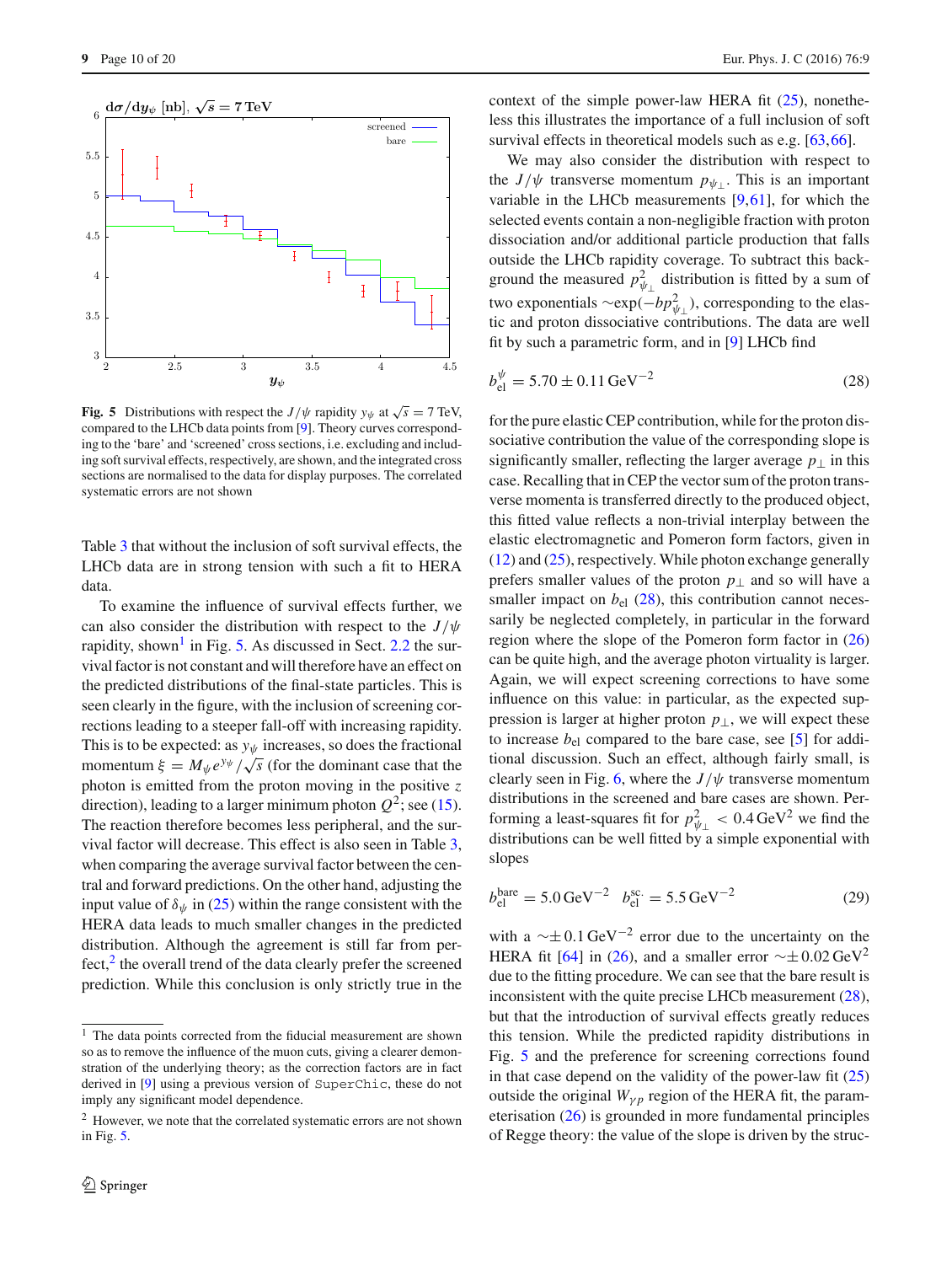

<span id="page-10-1"></span>**Fig. 6** Distributions with respect the  $J/\psi$  transverse momentum at  $\sqrt{s}$  = 7 TeV, corresponding to the 'bare' and 'screened' cross sections for  $J/\psi \rightarrow \mu^+\mu^-$  production, i.e. excluding and including soft survival effects, respectively. The muons are required to have pseudorapidity  $2 < \eta^{\mu} < 4.5$ , and the integrated bare cross section is normalised to the screened value for display purposes

ture of the Pomeron-proton vertex and the slope  $\alpha'$  of the exchanged Pomeron, while the contribution from the heavy vector boson vertex will be very small. This behaviour is therefore expected to be present in more sophisticated models such as [\[63](#page-19-9),[66\]](#page-19-12), and thus this result provides a more certain, and less model-dependent indication of the importance of a correct, fully differential, inclusion of survival effects. Interestingly, it appears that the predicted value may be somewhat lower than the measurement; further theoretical investigation of the model dependence of the result, as well as experimentally a more precise measurement of  $b_{el}$ , in particular as a function of the  $J/\psi$  rapidity, would help to clarify this.

Finally, considering the case of exclusive  $\Upsilon(1S) \rightarrow$  $\mu^+\mu^-$  production, this has recently been measured for the first time in hadronic collisions by the LHCb collabora-tion [\[67](#page-19-13)], at  $\sqrt{s}$  = 7 and 8 TeV. As with *J*/ $\psi$  production [\(25\)](#page-8-1) we take a power-law fit to the  $\gamma \Upsilon$  cross section, but in this case the available HERA data [\[68](#page-19-14),[69\]](#page-19-15) are much less precise, and the resulting fit parameters are not well determined. The default fit in earlier versions of SuperChic, which was qualitatively similar to the LO prediction of [\[66](#page-19-12)], leads to much too steep an energy dependence in comparison to the LHCb data, and a new fit is therefore required. This is however complicated by the fact that in *pp* collisions the photon may be emitted from either colliding proton, i.e. we must add the cross sections at energies  $W^{\pm} = (M_{\Upsilon} \sqrt{s}e^{\pm y_{\Upsilon}})^{1/2}$ ; the lower energy  $W^-$  contribution, due to the positive power  $\delta$ in  $(25)$ , is expected to be smaller, but not necessarily negligible. A simultaneous fit to these contributions must therefore be performed, and as the effect of changing  $\delta$  typically acts

<span id="page-10-2"></span>**Table 4** Cross section predictions (in pb) for exclusive  $\Upsilon \rightarrow \mu^+ \mu^$ photoproduction in *pp* collisions, including screening effects, for different values of the c.m.s. energy  $\sqrt{s}$  and different cuts on the muon pseudorapidities. The  $7+8$  TeV result is given by the weighted average of the predictions corresponding to the relative fractions of integrated luminosity collected by the LHCb measurement [\[67](#page-19-13)] at these energies

|                                | $2 < \eta^{\mu} < 4.5$ |                     | $-1 < \eta^{\mu} < 1$ |
|--------------------------------|------------------------|---------------------|-----------------------|
|                                | $\sqrt{s}$ = 7 + 8 TeV | $\sqrt{s} = 13$ TeV | $\sqrt{s} = 13$ TeV   |
| $\int_{\mathrm{scr}}^{\infty}$ | 0.23                   | 0.34                | 0.29                  |
|                                |                        |                     |                       |

 $\epsilon$ 

in opposite directions on the  $W^{\pm}$  contributions, this leads to a large amount of cancelation between these, such that a good fit to the combined cross section can be achieved for a wide range of  $\delta$ , in particular for the current fairly limited LHCb and HERA data. This highlights a wider issue: when attempting to extract information as regards the  $\gamma p \rightarrow V p$ cross section from measurements in *pp* collisions some additional assumptions must be made in separating the  $W^+$  and *W*<sup>−</sup> contributions. A more robust extraction may be made by increasing the statistics and *W* range of the data, but ultimately a direct and model independent comparison in *pp* collisions can only be performed against lab frame variables, such as the meson rapidity distribution, where both  $W^+$  and *W*<sup>−</sup> contributions are suitably included in the theory prediction. On the other hand, in *p A* collisions this issue does not arise, as the source of photons can to very good approximation be uniquely identified with the heavy ion, due to the  $Z^2$ enhancement in the photon flux.

Assuming a simple power-law as in [\(25\)](#page-8-1) and fitting to the available data leads to a quite low best fit value of  $\delta \approx 0.3$ , but with a sizeable error. Such a low value is disfavoured on general grounds [\[70](#page-19-16)], from which we would expect a larger δ than in the case of the lower scale  $J/\psi$  production process. Moreover, due to the cancellation effects discussed above, it is possible to achieve a good fit for much higher values of  $\delta$ , and instead we set  $\delta \gamma = 0.7$ , with the normalisation  $N_{\Upsilon} = 5.7$  pb found from the resulting fit, for which we still have  $\chi^2/\text{d.o.f} \sim 1$ . The weighted average of the predicted cross sections within the LHCb acceptance at  $\sqrt{s} = 7$ and 8 TeV, corresponding to the relative fractions of integrated luminosity collected by LHCb [\[67](#page-19-13)] at these energies, is shown in Table [4,](#page-10-2) and is seen to be reasonably consistent with the measurement of  $0.22 \pm 0.07$  pb. Predictions for  $\sqrt{s}$  = 13 TeV are also given: these contain a ~50 % uncertainty due to the error in the extracted parameters of the power-law fit.

#### <span id="page-10-0"></span>4.3 Two-photon mediated processes

In this section we present a very brief selection of results for the two-photon exclusive production of lepton (electron and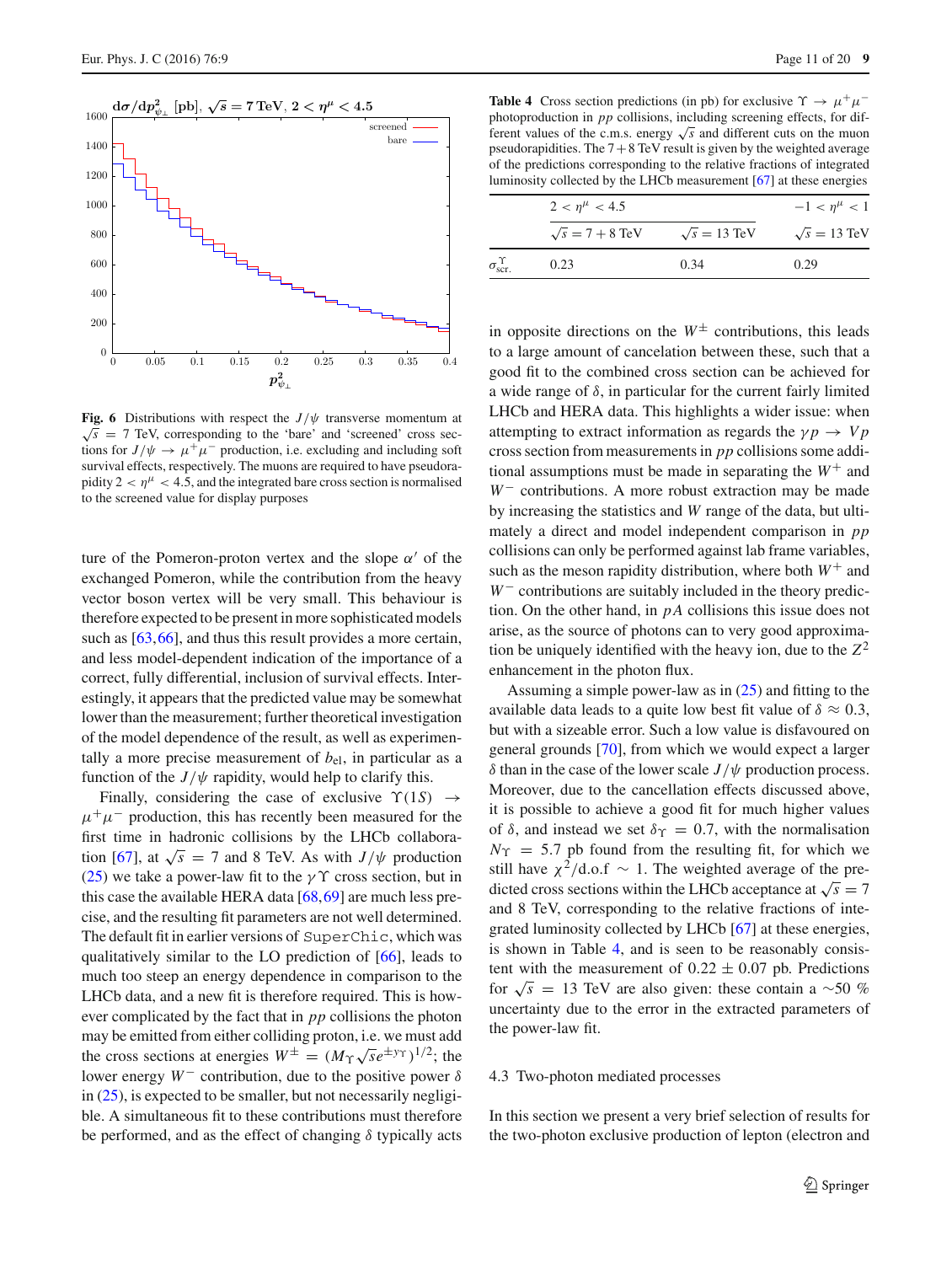<span id="page-11-0"></span>**Table 5** Cross section predictions (in fb) for exclusive muon and *W* boson pair production at  $\sqrt{s}$  = 13 TeV. The muons are required to have  $p_{\perp} > 5$  GeV and  $|\eta| < 2.5$ , and are shown with and without an additional cut of  $M_{\mu\mu} > 2M_W$ , while in the *W* boson case, no cuts are imposed. Results are shown for the 'bare' and 'screened' cross sections, i.e. excluding and including soft survival effects, respectively, and the resulting average suppression due to these is also given

|                                 | $\mu^+\mu^-$ | $\mu^+\mu^-,$<br>$M_{\mu\mu} > 2M_W$ | $\mu^+ \mu^-$ ,<br>$p_{\perp}^{\text{prot.}}$<br>$~<~0.1$<br>GeV | $W^+W^-$ |
|---------------------------------|--------------|--------------------------------------|------------------------------------------------------------------|----------|
| $\sigma_{\text{bare}}$          | 6240         | 11.2                                 | 3170                                                             | 87.5     |
| $\sigma_{\rm sc.}$              | 5990         | 9.58                                 | 3150                                                             | 71.9     |
| $\langle S_{\rm eik}^2 \rangle$ | 0.96         | 0.86                                 | 0.994                                                            | 0.82     |

muon) and *W* boson pair production. In Table [5](#page-11-0) we show predictions for the muon and *W* boson pair production cross sections, with and without soft survival effects included. In the case of muon pair production we can see that, as expected from the discussion in Sect. [3,](#page-3-0) the average soft suppression factor is close to unity, due to the peripheral two-photon interaction, as well as the vanishing of the  $T_{\pm\pm}$  amplitudes for massless leptons discussed in Sect. [3.2.](#page-4-6) However, as seen in the previous section, as the system invariant mass increases, we will expect the photon momentum fraction  $x<sub>y</sub> \propto M<sub>X</sub>$  to increase. This will lead to a higher average photon virtuality, see [\(15\)](#page-4-5), and therefore for the average survival factor to be smaller for this less peripheral interaction. We also show the prediction for the same muon pair cross section, but subject to the requirement that  $M_{\mu\mu} > 2M_W$ ; while the suppression factor is still quite close to unity, it is clearly lower. This reduction in the survival factor with  $M_X$  is seen more clearly in Fig. [7](#page-11-1) where the average suppression is shown for muon



<span id="page-11-1"></span>**Fig. 7** Average survival factor  $\langle S_{\text{elk}}^2 \rangle = d\sigma_{\text{scr}}/d\sigma_{\text{bare}}$  as a function of the central system invariant mass  $M_X$  for muon pair production, at  $\sqrt{s}$  = 14 TeV. The muons are required to have  $p_{\perp} > 2.5$  GeV and  $|\eta| < 2.5$ 

<span id="page-11-2"></span>**Table 6** Cross section predictions (in pb) for exclusive muon and electron pair production at  $\sqrt{s} = 7$  TeV. The muons (electrons) are required to have  $p_{\perp} > 10(12)$  GeV, and in both cases  $|\eta^l| < 2.4$ . Results are shown for the 'bare' and 'screened' cross sections, i.e. excluding and including soft survival effects, respectively, and the resulting average suppression due to these is also given. These are compared to the ATLAS data [\[74\]](#page-19-17)

|                                 | $\mu^+\mu^-$                                | $e^+e^-$                    |
|---------------------------------|---------------------------------------------|-----------------------------|
| $\sigma_{bare}$                 | 0.795                                       | 0.497                       |
| $\sigma_{\rm sc.}$              | 0.742                                       | 0.459                       |
| $\langle S_{\rm eik}^2 \rangle$ | 0.93                                        | 0.92                        |
|                                 | ATLAS data [74] $0.628 \pm 0.032 \pm 0.021$ | $0.428 \pm 0.035 \pm 0.018$ |

pair production as a function of the pair invariant mass; a very similar result is found in the case of *W* pair production. We also show in Table [5](#page-11-0) the total *W* boson pair production cross section, where the suppression factor is smaller still, due to the different helicity structure of the production amplitudes (for which the  $T_{\pm\pm}$  amplitudes are non-vanishing). Finally, the muon pair production cross section, but with the outgoing protons required to have transverse momentum  $p_\perp < 0.1$ GeV is shown: by placing such a cut, the reaction is required to be highly peripheral, and it can be seen that the suppression factor is extremely close to unity. On the other hand, as discussed in [\[71\]](#page-19-18), in the case that one or both protons dissociate the reaction is generally much less peripheral, and a proper inclusion of soft survival effects becomes crucial; this can lead to sizeable deviations in the data with respect to the result of e.g. the LPAIR MC [\[72](#page-19-19),[73](#page-19-20)], which does not include these effects.

Recently, the ATLAS collaboration have published a measurement of exclusive  $\mu^+ \mu^-$  and  $e^+e^-$  production [\[74\]](#page-19-17) in normal LHC running conditions, by vetoing on additional charged-particle tracks associated with the lepton vertex, and applying further corrections to extract the exclusive signal. This is compared to the MC predictions in Table [6.](#page-11-2) The bare cross sections are in both cases too high compared to the data, but a better agreement is achieved when survival effects are included. However, interestingly, while there is excellent agreement within uncertainties in the electron case, the prediction for the muon cross section lies  $\sim$ 3  $\sigma$  above the data, i.e. a lower value of the average soft suppression appears to be preferred. Such a discrepancy may indicate that a further refinement of the modelling of the opacity in the high  $b_t$ region, to which two-photon induced processes are sensitive, is required, or alternatively may be a result of contamination from non-exclusive events due, for example, to proton dissociation, although a detailed attempt is made in [\[74](#page-19-17)] to subtract this background and account for any uncertainty on this in the systematic error on the data. Further measurements, ideally differential in  $m_{ll}$ , as well as with tagged protons, thus effectively eliminating the possibility of proton dissociation, will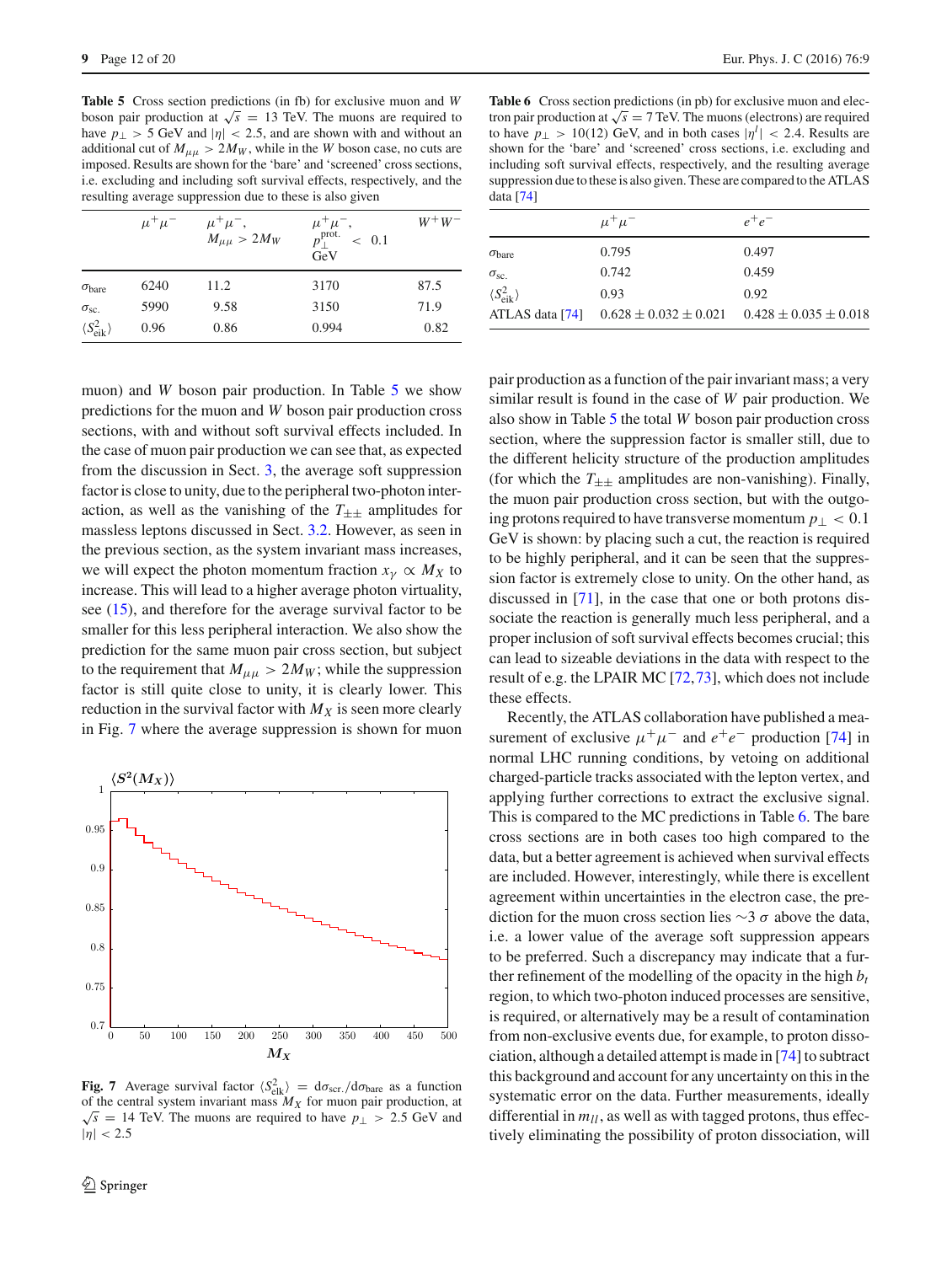be of great use in clarifying this issue. It is worth emphasising that as the two-photon production process is theoretically so well understood, this represents a particularly clean probe of soft survival effects, in particular if the outgoing protons are tagged.

These results highlight the importance of a proper treatment of screening corrections, which is still often not included in the literature. In the recent work of [\[75](#page-19-21)] for example, where the question of constraining the photon PDF in exclusive  $l^+l^-$  and  $W^+W^-$  production is considered, soft survival effects, which as noted above may be particularly important if proton dissociative events are included, are omit-ted.<sup>[3](#page-12-1)</sup> Another important example of this is in  $[77]$ , where an evaluation of the survival factor for two-photon induced processes is given, the predictions of which are compared to in the ATLAS data in [\[74](#page-19-17)]. While a differential treatment of the survival factor is given, and for example the same qualitative decrease with  $M_X$  as in Fig. [7](#page-11-1) is seen, the correct photon  $q_{\perp}$ dependence, described in Sect. [3.2,](#page-4-6) is not included in this work; in impact parameter space, only the  $b_t$  dependence of the photon flux [\(12\)](#page-3-4) is included, and not that of the  $\gamma \gamma \rightarrow X$ subprocess. This omits entirely any process-dependence in the survival factor and will not give a reliable estimate for the expected suppression. After an explicit calculation, we find that including only the  $b_t$  dependence of the photon flux, as in [\[77](#page-19-22)], tends to underestimate the survival factor by ∼10– 20 % for lepton pair production within the ATLAS event selection. It should be emphasised that this does not correspond to a genuine model dependence: the correct inclusion of the photon *q*<sup>⊥</sup> dependence as discussed in Sect. [3.2](#page-4-6) follows simply from the derivation of the equivalent photon approximation and cannot be omitted. Indeed, in the case of lepton pair production, if we include the correct photon *q*⊥ dependence at the amplitude level, and instead of using the model of [\[51\]](#page-18-48) we take the simplified form for the proton opacity used in [\[77\]](#page-19-22), then the predicted survival factor is almost unchanged for these peripheral interactions.

# <span id="page-12-0"></span>4.4 Heavy quarkonia production

The CEP of  $\chi_{c,b}$  (and  $\eta_{c,b}$ ) quarkonia states has been considered in [\[5](#page-18-3)[,6](#page-18-4)[,78](#page-19-23)]. These processes are implemented in the new MC, and in this section we present updated predictions for a short selection of  $\chi_{c,b}$  cross sections. However, we note that a number of theoretical updates and modifications have been included in comparison to these earlier studies: we summarise these below first.

As discussed in these earlier studies, the predicted cross section for  $\chi_c$  CEP has a significant theoretical uncertainty. One important source of this is the gluon PDF, which at the quite low *x* and  $Q^2$  values relevant to the process is not well determined; for this reason, in [\[5](#page-18-3)[,6](#page-18-4)], consistently with the earlier treatment in [\[79](#page-19-25)], the  $\chi_c$  cross section was calculated at a lower value of  $\sqrt{s}$  = 60 GeV, where the gluon is better constrained, and a Regge extrapolation  $\sigma \propto s^{2\Delta}$ , with  $\Delta = 0.2$ , was assumed to calculate the cross section at higher energies. While the prediction of such an approach was observed to give good agreement with the CDF measurement of  $\chi_{cJ}$  production [\[80](#page-19-26)], clearly it depends on the validity of the Regge scaling assumption, and in particular on the precise value of  $\Delta$ . Such a scaling closely corresponds to assuming a typical power-like low-*x* form  $xg \sim x^{-\Delta}$  in the gluon PDF, which appears in the perturbative amplitude [\(1\)](#page-1-2) via [\(3\)](#page-2-0). However, while typically gluon PDFs extracted from global fits exhibit to good approximation such a behaviour, the precise value of  $\Delta = \partial \log x g / \partial \log x$ , which will depend on the PDF set, may be different from  $\Delta = 0.2$  and, crucially, will depend on the scale  $Q^2$ , due to DGLAP evolution; such physics will be missed by the simple assumption above.

More physically, we now therefore treat quarkonium production consistently with other exclusive processes within the MC, and evaluate the cross section at the appropriate  $\sqrt{s}$ value, without any explicit Regge scaling assumption. As the CDF measurement of  $\gamma \gamma$  CEP [\[7](#page-18-5)] strongly favours the results from typical LO gluon PDFs, see e.g. [\[24](#page-18-21)], a finding which is further supported by the LHCb measurement of  $J/\psi$  pair production at  $\sqrt{s}$  = 7 and 8 TeV [\[23\]](#page-18-20), these should be the appropriate choice here. However, the low *x* dependence of such PDFs leads to a significantly steeper  $\sqrt{s}$  dependence: for example, with MMHT14LO PDFs [\[54](#page-19-2)] for a typical  $Q^2$ given by the average gluon transverse momentum  $\langle Q_{\perp}^2 \rangle \sim 4$ GeV<sup>2</sup> we find  $\Delta \approx 0.32$ . The effect of instead taking such a value of is dramatic, leading to a factor of ∼5 larger cross section at Tevatron energies, and ∼ an order of magnitude larger at the LHC. The result of explicitly including the corresponding PDF set in [\(1\)](#page-1-2) within the MC is consistent with this increase, with the precise energy dependence being somewhat steeper still. This leads to a predicted total χ*c J* cross section at  $\sqrt{s} = 1.96$  TeV that is significantly larger than the value measured by CDF [\[80\]](#page-19-26).

There are, however, other corrections to the simplified approach of [\[5,](#page-18-3)[6\]](#page-18-4) which we may consider. In particular, in these works, the  $\chi_{c,b}$  cross sections are given in terms of the  $gg \rightarrow \chi$  vertices

<span id="page-12-2"></span>
$$
V_{0^{+}} = \sqrt{\frac{1}{6}} \frac{c_{\chi}}{M_{\chi}} (3M_{\chi}^{2}(q_{1_{\perp}}q_{2_{\perp}})) - (q_{1_{\perp}}q_{2_{\perp}})(q_{1_{\perp}}^{2} + q_{2_{\perp}}^{2}) - 2q_{1_{\perp}}^{2}q_{2_{\perp}}^{2}),
$$
\n(30)

<span id="page-12-1"></span><sup>3</sup> Moreover, in the semi-exclusive case it is not the standard photon PDF which enters in the hard cross section. Rather, the PDF must be evolved using a modified form of the DGLAP equation in which emission in the experimentally relevant rapidity region is forbidden. This will be the subject of a future study [\[76](#page-19-24)].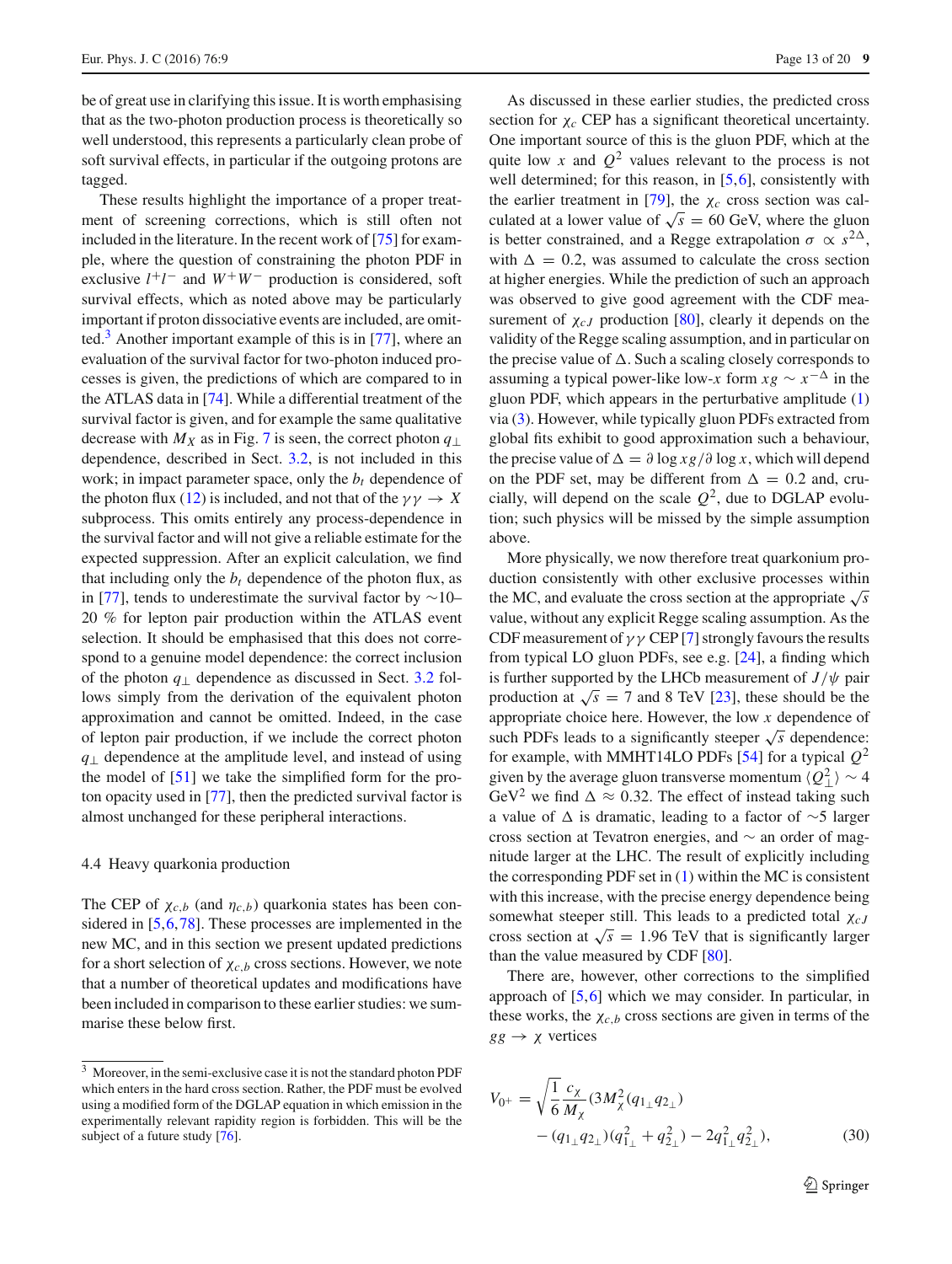$$
V_{1^{+}} = -\frac{2ic_{\chi}}{s} p_{1,\nu} p_{2,\alpha} ((q_{2_{\perp}})_{\mu} (q_{1_{\perp}})^{2}
$$

$$
- (q_{1_{\perp}})_{\mu} (q_{2_{\perp}})^{2}) \epsilon^{\mu\nu\alpha\beta} \epsilon^{\ast\chi}_{\beta}, \qquad (31)
$$

$$
V_{2^{+}} = \frac{\sqrt{2}c_{\chi}M_{\chi}}{s}(s(q_{1_{\perp}})_{\mu}(q_{2_{\perp}})_{\alpha} + 2(q_{1_{\perp}}q_{2_{\perp}})p_{1\mu}p_{2\alpha})\epsilon_{\chi}^{*\mu\alpha},
$$
\n(32)

<span id="page-13-0"></span>where  $q_i$ <sub>⊥</sub> is the transverse momentum of the incoming gluon *i*, with  $q_{i\perp}^2 = -\mathbf{q}_{i\perp}^2$ , and

$$
c_{\chi} = \frac{1}{2\sqrt{N_C}} \frac{16\pi\alpha_S}{(q_1q_2)^2} \sqrt{\frac{6}{4\pi M_{\chi}}} \phi'_P(0) .
$$
 (33)

Crucially, in  $[5,6]$  $[5,6]$  the vertices  $(30)$ – $(32)$  were calculated in the  $\mathbf{q}_{i\perp}^2 \ll M_\chi^2$  limit. This approximation was justified by the fact that, while a more complete treatment of the particle kinematics, as in the *k*⊥-factorisation approach of the Durham model, includes an important part of the higherorder corrections (within collinear factorisation) which generate initial-state gluon off-shellness, the  $q_{i\perp} \sim M_{\chi}$  region may be particularly sensitive to the exact form of such corrections, for which a full NLO (and beyond) calculation would be necessary to give a complete evaluation. Moreover, the derivation of [\(1\)](#page-1-2) is only strictly valid in the  $q_{i\perp}^2 \ll M_{\chi}^2$ regime.

On the other hand, as discussed in [\[78\]](#page-19-23), see also [\[81](#page-19-27)], keeping the full  $q_i$ <sub>⊥</sub> dependence in  $gg \to \chi$  amplitudes can have a significant effect, and it may still be the case that this gives a more reliable estimate of the expected cross sections. Moreover, as we will now show, such a treatment is preferred by the existing data on χ*c* CEP, when the LO PDFs described above are used. For this reason, we now choose to include the full gluon  $q_i$ <sub>⊥</sub> dependence everywhere in the vertices  $(30)$ – $(32)$ . The most significant effect of this can be seen by observing that the term appearing in the denominator of [\(33\)](#page-13-0)

<span id="page-13-1"></span>
$$
(q_1q_2) = \frac{1}{2} \left( M_\chi^2 - q_{1\perp}^2 - q_{2\perp}^2 \right),\tag{34}
$$

which in the on-shell gluon approximation is equal to  $M_\chi^2/2$ , appears to the fourth power in the cross section, so that even for relatively small average  $\langle \mathbf{q}_{i\perp}^2 \rangle / M_\chi^2$ , the correction may be sizeable. Moreover, in general this ratio is not too small: using the vertex [\(30\)](#page-12-2) in [\(1\)](#page-1-2), for example, we have  $\langle \mathbf{q}_{i\perp}^2 \rangle / M_\chi^2 \sim 0.3$ . As this will lead to a larger denominator  $(34)$ , the effect is to reduce the expected cross section. The precise value of this depends on such factors as the object mass, PDF choice, and  $\sqrt{s}$ , but also on the particle spin, through the form of the vertex [\(30\)](#page-12-2)–[\(32\)](#page-12-2), all of which affect  $\langle \mathbf{q}_{i\perp}^2 \rangle$ . Taking  $\sqrt{s} =$ 60 GeV, so as to compare with the predictions of  $[5,6]$  $[5,6]$ , we find that including the full  $q_i$ <sub>⊥</sub> dependence in the  $gg \rightarrow \chi$ amplitudes reduces the expected cross sections for central  $\chi$ <sub>*cJ*</sub> production by factors of ∼3, 6 and 2 for the *J* = 0, 1 and 2 states, respectively. The reduction in the cross sections

<span id="page-13-2"></span>**Table 7** Differential cross section,  $d\sigma/dy_\chi$ , predictions (in nb) at  $y_\chi$  = 0 for exclusive  $\chi_{cJ} \to J/\psi \gamma$  production at  $\sqrt{s} = 1.96$  TeV, including screening effects. The sum over the three spin states, and the ratio of the χ*c*<sup>0</sup> to the total cross sections are also given. Results are shown for three choices of LO PDF: CTEQ6L1 [\[83\]](#page-19-28), MMHT14 [\[54](#page-19-2)], NNPDF 3.0  $(\alpha_S(M_Z^2) = 0.130)$  [\[84](#page-19-29)], and with model 1 of [\[51](#page-18-48)] for the soft survival factor

| $\sigma \times Br$  | $\chi_{c0}$ | $\chi_{c1}$ | $\chi_{c2}$ | $\sum \chi_{cJ}$ | $\chi_{c0}$<br>$\chi_{cJ}$ |
|---------------------|-------------|-------------|-------------|------------------|----------------------------|
| CTEO <sub>6L1</sub> | 0.29        | 0.12        | 0.22        | 0.63             | 0.46                       |
| MMHT14LO            | 0.38        | 0.11        | 0.29        | 0.78             | 0.49                       |
| NNPDF3.0            | 0.51        | 0.15        | 0.41        | 11               | 0.48                       |
|                     |             |             |             |                  |                            |

is sizeable, and the spin dependence is clear, while at larger  $\sqrt{s}$  the higher average gluon  $Q_{\perp}^2$  leads to a further increase in the suppression. For the  $\chi_{c1}$ , the impact is particularly severe: we recall that the production amplitude vanishes for on-shell incoming gluons and in the forward proton limit, and therefore we would expect the predicted cross section to be particularly sensitive to the precise form of the gluon offshell corrections, as well as the proton  $p_\perp$  spectra. In the case of the higher mass  $\chi_b$  the effect is greatly reduced, leading to a factor of ∼10–20 % smaller cross section for the χ*b*<sup>0</sup> and  $\chi_{b2}$  and a factor of ∼2 smaller cross section for the  $\chi_{b1}$ .

We find that this overall reduction in the expected cross sections is largely cancelled by the increase due to the use of the LO PDFs at the appropriate  $\sqrt{s}$  value, so that the final predicted cross sections at the Tevatron are now in good agreement with the CDF measurement [\[80](#page-19-26)] of  $\sum \sigma(\chi_{cJ} \rightarrow$  $J/\psi \gamma$  = 0.9[7](#page-13-2) nb; see Table 7 below. As discussed above, this PDF choice is well motivated by the agreement it gives with the CDF measurement of  $\gamma\gamma$  CEP [\[7\]](#page-18-5) and the LHCb measurement of  $J/\psi$  pair production [\[23\]](#page-18-20), as well as being theoretically simpler and arguably more justified then invoking additional Regge scaling arguments. The full inclusion of off-shell gluon effects then appears to be required to give good agreement with the CDF χ*c* data [\[80](#page-19-26)] when such LO PDFs are used. It should, however, be emphasised that while the agreement with these data is equally good between this updated approach and that of  $[5,6]$  $[5,6]$  $[5,6]$ , the predictions for other observables are quite distinct. This different treatment of the gluon off-shellness affects the χ*c*<sup>1</sup> and χ*c*<sup>2</sup> to χ*c*<sup>0</sup> ratios, and the predicted energy dependence of the  $\chi_c$  cross sections is steeper, leading to increased rates at the LHC. In addition, as the higher mass  $\chi_b$  states are much less sensitive to off-shell gluon effects we predict larger cross sections for these; see Table [10](#page-15-1) below.

A further change compared to the earlier works relates to the normalisation of the derivative of the wave function at the origin  $\phi'_{P}(0)$  in [\(33\)](#page-13-0). As in [\[6](#page-18-4)] this is normalised in terms of the total χ*c*<sup>0</sup> width

$$
\Gamma_{\text{tot}}(\chi_0) \approx \Gamma(\chi_0 \to gg) = 96 \frac{\alpha_S^2}{M_{\chi_0}^4} |\phi_P'(0)|^2. \tag{35}
$$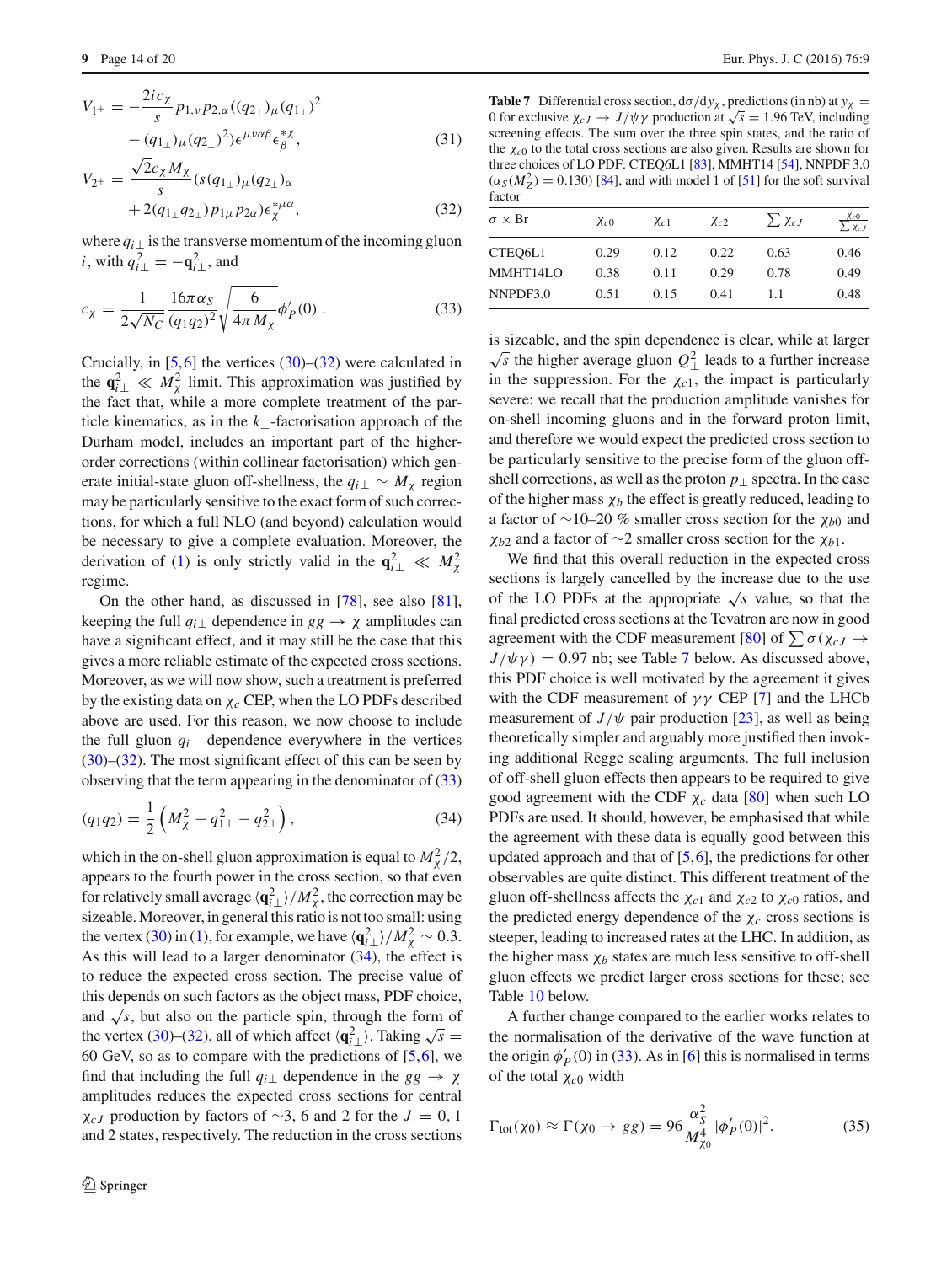This implicitly includes higher order contributions to the  $gg \rightarrow \chi$  vertex, under the assumption that these are the same as in the  $\chi \rightarrow gg$  case. While in [\[6\]](#page-18-4) an additional subtraction was made so that these corrections were only included for the spin-zero  $\chi_0$ , by dividing the extracted value of  $|\phi'_{P}(0)|^2$  for the  $\chi_{1,2}$  by a *K*-factor, taken to be 1.5, we now choose to apply this correction uniformly; in this case the ratio of cross sections between the spin states correspond to the purely LO results, consistently with the rest of the calculation. This change leads to a factor of 1.5 smaller χ*c*<sup>0</sup> cross section compared to previous results. In the case of the  $\chi_b$ , the measurement of  $[82]$  suggests that earlier estimates for the total width, such as that taken in [\[78\]](#page-19-23), underestimate the true value, and prefers  $\Gamma_{\text{tot}}(\chi_{b0}) \approx 0.8$  MeV, excluding any NLO K-factor. We take this value here: as in [\[78](#page-19-23)] this was taken as the value including a K-factor (again assumed to be 1.5), the  $\chi_{b0}$  predictions are unchanged, while the  $\chi_{b(1,2)}$ predictions are now a factor of 1.5 larger.

Finally, while in [\[5](#page-18-3)[,6](#page-18-4)] an additional 'non-perturbative' contribution was considered in the case of χ*c* production, this is no longer included. This does not rule out the possibility of important non-perturbative effects for the relatively low mass  $\chi_c$  states; rather, we choose to consistently only consider the perturbative mechanism in the MC. The influence of possible non-perturbative effects can then be seen as deviations from these predictions, for example in the ratio of cross sections between the different spin states. In addition, as discussed above, we recall that no enhanced survival effects are considered here: these may reduce the expected cross sections somewhat, but will leave the ratios  $\chi_1/\chi_0$  etc almost unchanged.

Turning now to the MC predictions, in Table [7](#page-13-2) we show the predicted differential cross sections at  $y_\chi = 0$  for  $\chi_{cJ}$ production at the Tevatron for a range of PDF sets, and with model 1 of the soft survival factor from [\[51\]](#page-18-48). This can be compared to the previous predictions of [\[6\]](#page-18-4). As described above, the steeper energy dependence due to the LO gluon PDF sets and the suppression due to the new treatment of off-shell gluon effects are found to largely cancel, such that the total  $\chi_{cJ}$  cross section is similar in size, and in all cases consistent with the CDF measurement [\[80\]](#page-19-26). On the other hand the ratios  $\chi_{c(1,2)}/\chi_{c0}$  are different. From the discussion above, in the case of the  $\chi_{c1}/\chi_{c0}$  ratio, we expect the updated off-shell gluon effects to reduce this by a factor of ∼3, while the χ*c*2/χ*c*<sup>0</sup> ratio should be increased by a factor of ∼2, and in both cases the new treatment of the NLO K-factor for the  $\chi_{c0}$  will increase these by a factor of 1.5. We therefore expect the  $\chi_{c1}/\chi_{c0}$  ratio to be decreased by a factor of ∼2 and the χ*c*2/χ*c*<sup>0</sup> ratio to be increased by a factor of ∼3: this is indeed consistent with the results of Table [7.](#page-13-2) It should be emphasised that as the changes due to the updated treatment of the off-shell gluon effects are theoretically motived, and essential to reproduce the CDF  $\chi_c$  data [\[80](#page-19-26)] with the LO

<span id="page-14-0"></span>**Table 8** Cross section predictions (in pb) for exclusive  $\chi_{cJ} \rightarrow$  $J/\psi \gamma \rightarrow \mu^+ \mu^- \gamma$  production at  $\sqrt{s} = 7$  TeV, including screening effects, with the cross section ratios between the different spin states shown for clarity. Results are shown for three choices of LO PDF: CTEQ6L1 [\[83](#page-19-28)], MMHT14 [\[54\]](#page-19-2), NNPDF 3.0 ( $\alpha_S(M_Z^2) = 0.130$ ) [\[84](#page-19-29)], with model 1 of  $[51]$  $[51]$  for the soft survival factor, and with the  $\chi_c$  decay products in the rapidity region  $2 < \eta < 4.5$ . The preliminary LHCb measurement [\[8\]](#page-18-49) is shown for comparison, with statistical, systematic and luminosity errors added in quadrature; for the cross section ratios only the statistical errors are included

| $\sigma \times \text{Br}$ | $\chi_{c0}$ | $\chi_{c1}$ | $\chi_{c2}$                                                              | Xc1<br>$\chi_{c0}$ | Xc2<br>$\chi_{c0}$ |
|---------------------------|-------------|-------------|--------------------------------------------------------------------------|--------------------|--------------------|
| CTEO <sub>6L1</sub>       | 19          | 8.3         | 15                                                                       | 0.44               | 0.79               |
| MMHT14LO 51               |             | 17          | 41                                                                       | 0.33               | 0.80               |
| NNPDF3.0                  | 23          | 71          | 19                                                                       | 0.31               | 0.83               |
| LHCb data                 |             |             | $9.3 \pm 4.5$ 16.4 $\pm$ 7.1 28.0 $\pm$ 12.3 1.8 $\pm$ 0.7 3.0 $\pm$ 0.9 |                    |                    |

PDFs sets preferred by measurements of exclusive processes at the Tevatron and LHC  $[23,80]$  $[23,80]$  $[23,80]$  (as well as themselves being a consistent choice for the LO theoretical calculation), these may be expected to better describe the data; the difference due to the treatment of the NLO *K*-factor, on the other hand, which enters at the level of the uncertainty due to higher-order corrections, simply corresponds to one possible prescription, with everything treated at LO, while the approach [\[6](#page-18-4)], where some approximate K-factors are included, may give a better estimate. Finally, we note that the ratio  $\chi_{c0}/\sum \chi_{cJ}$ , also shown in Table [7,](#page-13-2) is reasonably consistent with the more recent CDF limit for this of  $\leq 50$  %, calculated from the corresponding limits on  $\chi_{c0}$  production in the  $\pi^{+}\pi^{-}$  and  $K^+K^-$  channels [\[85](#page-19-31)].

In Table [8](#page-14-0) we show predictions for  $\chi_c \rightarrow J/\psi \gamma \rightarrow$  $\mu^+\mu^-\gamma$  CEP at  $\sqrt{s} = 7$  TeV for the same event selection as the preliminary LHCb measurement [\[8\]](#page-18-49) of this process. While the default predictions with the MMHT14LO PDFs are somewhat too large, the agreement is better, although not perfect, with the CTEQ6L and NNPDF3.0 PDF sets. These are on the other hand only the predictions for the central PDFs: for the MMHT14LO set, for example, the PDF uncertainty is found to be  $\pm \sim 50$  %. The  $\chi_{c(1,2)}/\chi_{c0}$  ratios also exhibit some generally small PDF dependence, which is larger in the χ*c*<sup>1</sup> case. These ratios are qualitatively consistent with the predictions, and it should be emphasised that this is in itself a highly non-trivial result: for example, for the χ*c*<sup>2</sup> without the effect of the  $J_z = 0$  selection rule we would expect the corresponding ratio to be ∼2 orders of magnitude higher, as is observed inclusively. However, there remains some indication of tension with the LHCb data in both cross section ratios, which, as discussed in detail in [\[6](#page-18-4)], may be due to the influence of proton dissociation on the selected events, but may also indicate that further theoretical work is needed to better model the CEP of these relatively low mass states. Further measurements of this, with the new HERSCHEL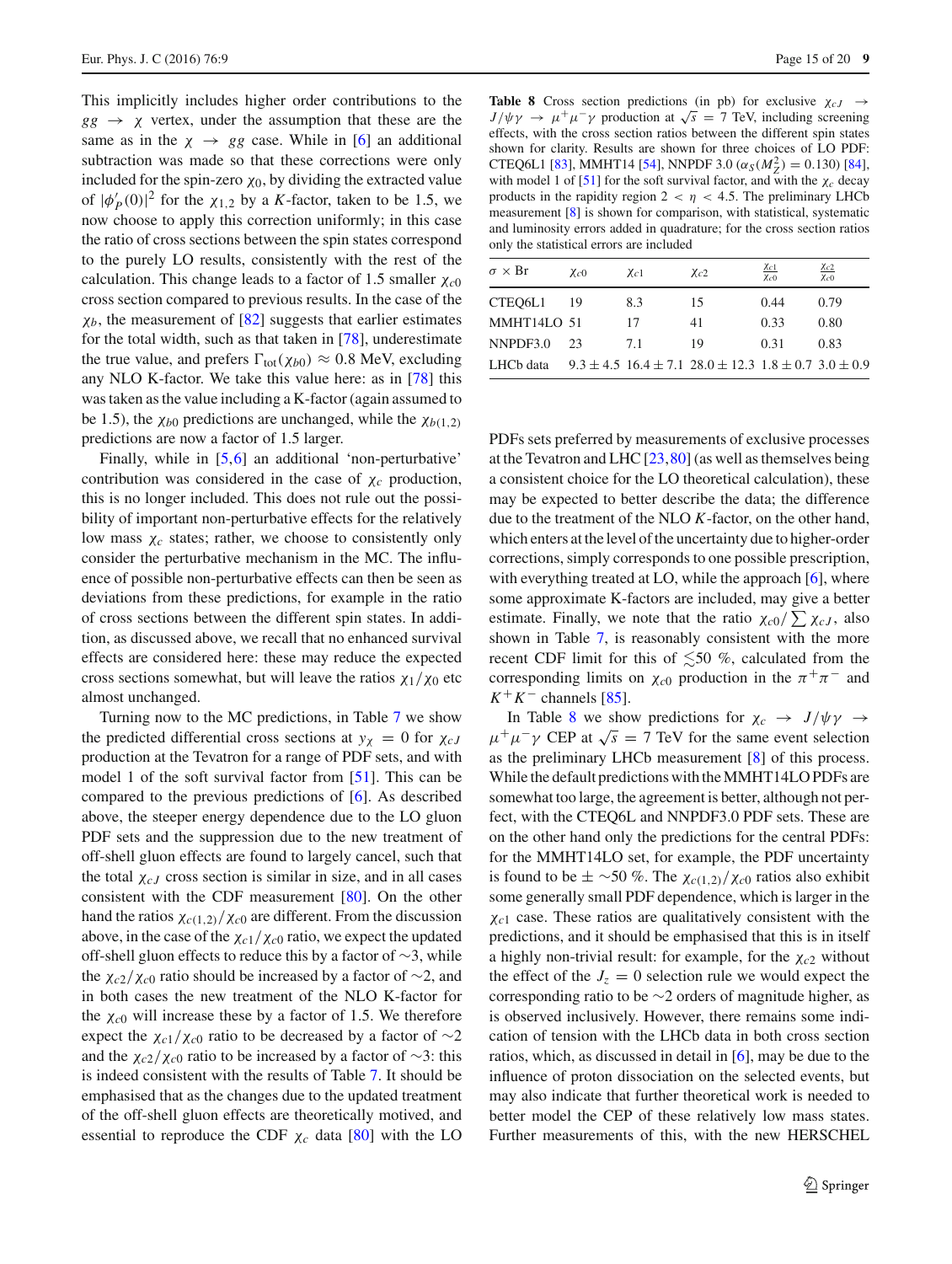<span id="page-15-2"></span>**Table 9** Cross section predictions (in pb) for exclusive  $\chi_{cJ} \rightarrow$  $J/\psi \gamma \rightarrow \mu^+ \mu^- \gamma$  production at  $\sqrt{s} = 13$  TeV, including screening effects, with the cross section ratios between the different spin states shown for clarity. Results are shown for three choices of LO PDF: CTEQ6L1 [\[83](#page-19-28)], MMHT14 [\[54\]](#page-19-2), NNPDF 3.0  $(\alpha_S(M_Z^2) = 0.130)$  [\[84](#page-19-29)], with model 1 of  $[51]$  $[51]$  for the soft survival factor, and with the  $\chi_c$  decay products in the rapidity region  $2 < \eta < 4.5$ 

| $\sigma \times Br$ | $\chi_{c0}$ | $\chi_{c1}$ | $\chi_{c2}$ | $\chi_{c1}$<br>$\chi_{C}$ <sub>0</sub> | $\chi_{c2}$<br>$\chi_{c0}$ |
|--------------------|-------------|-------------|-------------|----------------------------------------|----------------------------|
| CTEO6L1            | 30          | 14          | 26          | 0.46                                   | 0.87                       |
| MMHT14LO           | 77          | 24          | 68          | 0.31                                   | 0.88                       |
| NNPDF3.0           | 39          | 11          | 35          | 0.28                                   | 0.90                       |

<span id="page-15-1"></span>**Table 10** Cross section predictions (in fb) for exclusive  $\chi_{bJ} \to \Upsilon \gamma \to$  $\mu^+ \mu^- \gamma$  production at  $\sqrt{s} = 13$  TeV, including screening effects, with the cross section ratios between the different spin states shown. Results are shown for three choices of LO PDF: CTEQ6L1 [\[83\]](#page-19-28), MMHT14 [\[54](#page-19-2)], NNPDF 3.0  $(\alpha_S(M_Z^2) = 0.130)$  [\[84](#page-19-29)], with model 1 of [\[51\]](#page-18-48) for the soft survival factor, and with the  $\chi_b$  decay products in the rapidity region  $2 < \eta < 4.5$ 

| $\sigma \times \text{Br}$ | Xb0 | Xb1 | Xb2 | Xb1<br>Xb0 | Xb2<br>Xb0 |
|---------------------------|-----|-----|-----|------------|------------|
| CTEO6L1                   | 73  | 5.3 | 27  | 0.073      | 0.37       |
| MMHT14LO                  | 110 | 6.6 | 43  | 0.060      | 0.39       |
| NNPDF3.0                  | 62  | 3.5 | 24  | 0.056      | 0.39       |

detectors [\[17](#page-18-14)] at LHCb allowing a much greater rejection of non-exclusive events, will greatly clarify this question; the corresponding cross section predictions at  $\sqrt{s} = 13$  TeV are shown in Table [9.](#page-15-2)

A further observable, which is not expected to suffer from the same uncertainties as in the  $\chi_c$  case, is the CEP of the heavier  $\chi_b$  states: for example, as discussed above, the effect of adjusting the treatment of gluon off-shellness is much smaller, due to the larger meson mass, and more generally the production process is safely in the perturbative regime. In Table [10](#page-15-1) we show predictions for  $\chi_{bJ} \to \Upsilon \gamma \to \mu^+ \mu^- \gamma$ production at  $\sqrt{s} = 13$  TeV, within the LHCb acceptance. Due to the larger mass, the predicted cross sections are significantly smaller, although still experimentally realistic. The expected  $\chi_{b1}/\chi_{b0}$  ratio is much smaller than in the  $\chi_c$  case, due to the higher meson mass, while the  $\chi_{b2}/\chi_{b0}$  ratio is somewhat smaller, mainly due to the differing branching ratios for the particle decays. We note that the predicted cross sections are significantly larger than the estimates of [\[6\]](#page-18-4): the SuperChic v1.47 MC predicts for example a χ*b*<sup>0</sup> cross section of 8 fb within the same acceptance. This sizeable difference is primarily due to the steeper energy dependence induced by the LO PDF sets.

Finally, it is interesting to observe the dependence of the average survival factor on the spin on the produced states. This is shown in Table [11](#page-15-3) for  $\chi_c$  production at  $\sqrt{s} = 1.96$  and 7 TeV, and for two different soft models in [\[51](#page-18-48)]: the average

<span id="page-15-3"></span>**Table 11** Average survival factors for χ*c J* production corresponding to Tables [7](#page-13-2) ('Tevatron') and [8](#page-14-0) ('LHCb'), for two different model choices of the soft survival factor defined in [\[51](#page-18-48)]. Values are shown for MMHT14 LO [\[54\]](#page-19-2) PDFs, but the results for other choices are similar

|                                                                                     | Model 1     |             |             | Model 4                 |  |             |
|-------------------------------------------------------------------------------------|-------------|-------------|-------------|-------------------------|--|-------------|
|                                                                                     | $\chi_{c0}$ | $\chi_{c1}$ | $\chi_{c2}$ | $\chi_{c0}$ $\chi_{c1}$ |  | $\chi_{c2}$ |
| $\langle S_{\text{eik}}^2 \rangle$ , Tevatron 0.027 0.067 0.060 0.033 0.088 0.077   |             |             |             |                         |  |             |
| $\langle S_{\text{eik}}^2 \rangle$ , LHCb  0.014  0.029  0.036  0.019  0.041  0.050 |             |             |             |                         |  |             |

suppression is much weaker for the higher spin states, due to the more peripheral nature of the interaction vertices [\(31\)](#page-12-2) and [\(32\)](#page-12-2), while the stronger overall reduction as the collider energy is increased, and the variation between the model choices, is clear.

#### <span id="page-15-0"></span>4.5 Generated processes: summary

In the coming years the LHC will take increasingly precise data at unprecedented energies. This presents the possibility for a wide programme of exclusive measurements, building on those already performed during Run-I [\[12\]](#page-18-9). For this reason a wide range of processes, some of which have been discussed in detail above, are included in the MC. We summarise these, and give some motivations for further experimental measurements, below (see [\[5,](#page-18-3)[6](#page-18-4)[,24](#page-18-21)[,86](#page-19-32)] for further details of the processes generated):

- Exclusive jet and vector meson production, discussed further in Sects. [4.1](#page-5-0) and [4.2,](#page-8-0) respectively.
- $\chi_{cJ}$  production, discussed in Sect. [4.4,](#page-12-0) by both the  $J/\psi \gamma \rightarrow \mu^+ \mu^- \gamma$  and the two-body decay channels, including full spin correlations. As discussed in Sect. [4.4,](#page-12-0) the existing preliminary LHCb measurement [\[8\]](#page-18-49) of exclusive  $\chi_c \to J/\psi \gamma$  production, while qualitatively agreeing with the Durham model expectations, shows some possible tension with the theory, in particular with an apparent excess of χ*c*<sup>2</sup> events visible. Further measurements of this process, with the new HERSCHEL detectors [\[17](#page-18-14)] at LHCb allowing a much greater rejection of non-exclusive events, will greatly clarify this question. Observables such as two body decays, where the  $\chi_{c2}$  is no longer enhanced by the  $J/\psi \gamma$  branching (and the  $\chi_{c1}$  will be absent entirely), as well as more differential observables such as the  $\chi_{c(1,2)}/\chi_{c0}$  ratio as a function of  $p_{\perp}(\chi)$ will allow a closer comparison to theory.
- Light meson pair  $(\pi \pi, K K, \eta)'(\eta'), \phi \phi$  production. Measurements of the meson *p*<sup>⊥</sup> distribution are of particular importance, as these are sensitive to the transition from the 'non-perturbative' low  $p_{\perp}$  region where a Regge-based model may be more appropriate<sup>4</sup> to

<span id="page-15-4"></span><sup>4</sup> Such a model is not included in SuperChic: see [\[40,](#page-18-35)[87](#page-19-33)] for MC implementations.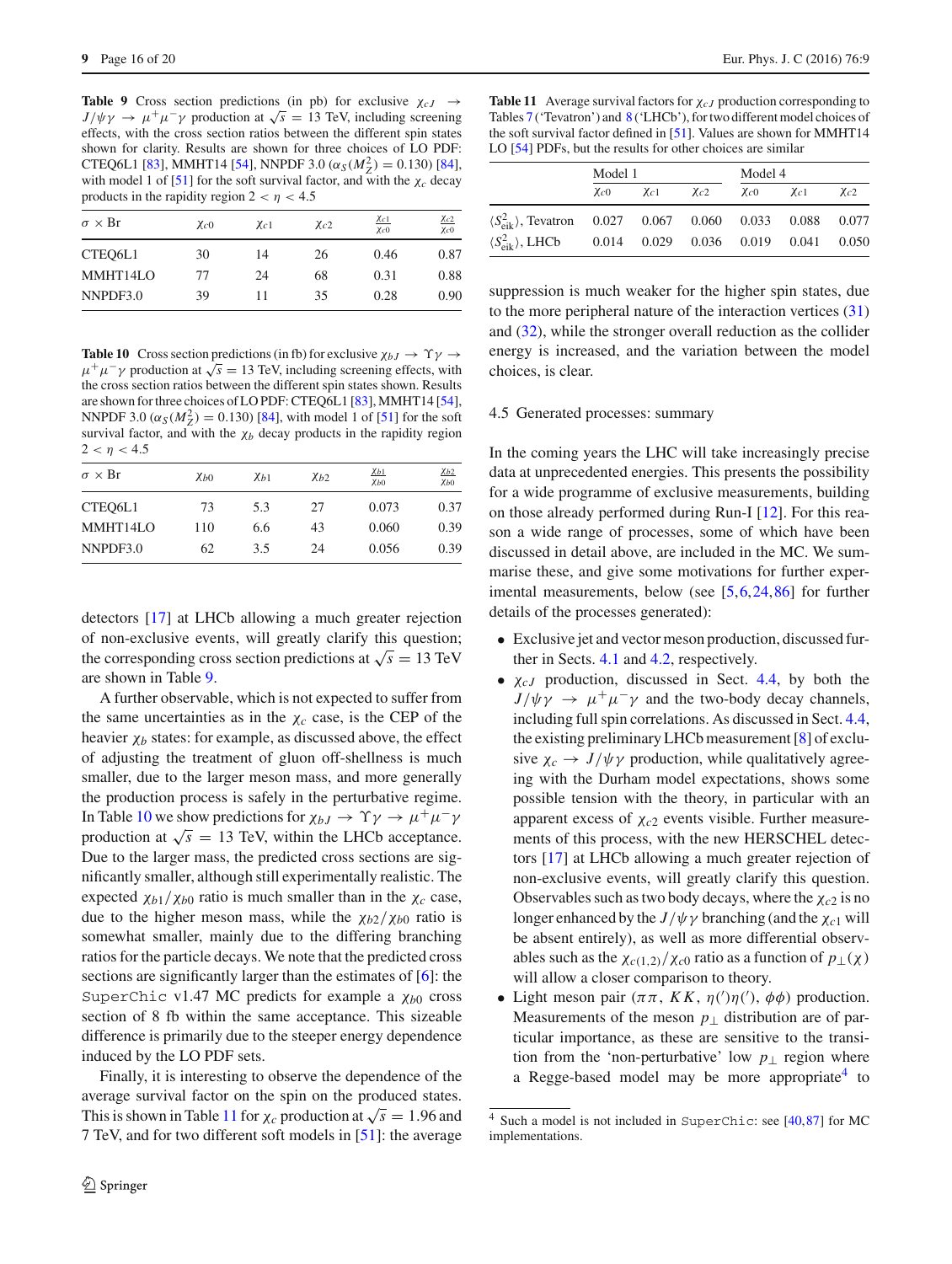the higher  $p_{\perp}$  region where the perturbative approach described in [\[88](#page-19-34)] should become relevant. Where such a transition occurs is currently a very uncertain question. However, we note that the perturbative approach makes very distinct predictions about, for example, the cross section for flavour-non-singlet meson pair production, compared to Regge-based expectations.

- $\gamma\gamma$  production. As well as being of interest in its own right, this relatively clean process can serve as a useful benchmark to compare with other CEP measurements: by considering cross section ratios with respect to  $\gamma\gamma$ CEP, uncertainties due to the gluon PDFs and survival factor largely cancel. In addition, as discussed in [\[89\]](#page-19-35) the light-by-light scattering process has yet to be seen experimentally, and may represent an observable at the LHC, or in a future circular collider; the photon-induced  $\gamma \gamma \rightarrow \gamma \gamma$  process is therefore also included.
- Double  $J/\psi$  and  $\psi$  (2*S*) quarkonia production. In [\[23\]](#page-18-20) LHCb have reported the observation of double  $J/\psi$  and  $J/\psi \psi(2S)$  production, in broad agreement with theory expectations in [\[24\]](#page-18-21). More precise measurements, in particular in the case of  $\psi(2S)J/\psi$  and double  $\psi(2S)$  production (so far not seen), as well as more differential measurements of the double  $J/\psi$  cross sections, for example with respect to the meson rapidity separation and *p*⊥, would provide a useful test of the perturbative approach. As discussed above, a measurement of the ratio to other exclusive processes such as  $\gamma \gamma$  would also greatly reduce the potentially large theoretical uncertainties. In addition, although not currently included in the MC, the cross section for double  $\eta_c$  production could be of the same size or even larger than for the  $J/\psi$ , due to the particular Feynman diagrams which enter in this case.
- $\chi_b$  production, by both the  $\Upsilon \gamma \rightarrow \mu^+ \mu^- \gamma$  and the two-body decay channels, including full spin correlations. The higher mass compared to the  $\chi_c$  case means that the process should be safely perturbative, so that we should expect good agreement between the measured  $\chi_{b2}/\chi_{b0}$  ratio and theory, while the  $\chi_{b1}$  should be practically absent.
- Pseudoscalar  $\eta_{c,b}$  meson production. These are expected to be strongly suppressed by the  $J_z^P = 0^+$  selection rule. A measurement of these processes would therefore provide a direct test of this; for the  $\eta_c$ , the predicted cross sections are large enough that this could represent a realistic observable, although it may be challenging to identify an experimentally viable decay channel.
- $W^+W^-$  and  $l^+l^-$  production ( $l = e, \mu, \tau$ ), via twophoton collisions; see Sect. [4.3.](#page-10-0) This purely QED cross section is known theoretically to very high precision, and in the case of lepton pair production, if cuts are place to restrict the proton  $p_{\perp}$  [or equivalently  $p_{\perp}(l-l^+)$ ] to low values the survival factor may be essentially omit-

ted, so that such a process could be used as a luminosity calibration [\[50\]](#page-18-44). Alternatively, without placing such cuts, this well-understood process can serve as a particularly clean probe of soft survival effects, in particular in the presence of tagged protons. Exclusive  $W^+W^-$  production is of particular interest as a probe of potential anomalous gauge couplings; see [\[90](#page-19-36)[–92\]](#page-19-37). All photoninduced processes are also available for  $e^+e^-$  initial states.

- SM Higgs boson production. The CEP of a SM Higgs, in precisely the mass region observed by ATLAS and CMS [\[93](#page-19-38)[,94](#page-19-39)], has received a lot of attention. As discussed further in [\[3](#page-18-2)], the exclusive mode is very well suited to probe crucial identification issues such as the  $b\overline{b}$  coupling and the *C P*-parity of this object.
- The photoproduction of  $\rho$  (770) and  $\phi$  (1020) mesons, via the  $\pi^{+}\pi^{-}$  and  $K^{+}K^{-}$  decay channels, respectively. As for other photoproduction processes, the simple fits  $(25)$ and [\(26\)](#page-8-4) for the *W* dependence of the cross section and slope parameter *b* are taken. The fit of [\[95\]](#page-19-40) to the effective Pomeron trajectories is used, and the normalisations are set using data from [\[96,](#page-19-41)[97\]](#page-19-42). These give  $\delta = 0.19$  (0.16) and  $\alpha' = 0.125$  (0.158) GeV<sup>-2</sup>, with  $\sigma = 11.4$  (0.96)  $\mu$ b at  $W_{\nu p} = 75 (70)$  GeV and  $b = 11.1 (7.3)$  GeV<sup>-2</sup> at  $W_{\gamma p} = 84 (70) \text{ GeV}$ , for the  $\rho (\phi)$ .

In addition, although not currently included in the MC, the measurement of 'exotic' quarkonia in the exclusive channel may provide further information as regards these states. For example, the *X*(3915), for which there has been recent discussion as to whether this can be interpreted as a  $\chi_{c0}(2P)$  state [\[98](#page-19-43)[,99](#page-19-44)], could be searched for exclusively in the  $D\overline{D}$  channel. The *Z*(3930), currently associated with the  $\chi_{c2}(2P)$ , may also be searched for via the  $D\overline{D}$  mode; as mentioned in [\[78](#page-19-23)], the expected cross section for such an excited state should be similar to the  $\chi_{c2}(1P)$ . In addition, as discussed further in [\[3\]](#page-18-2), a clear observation of exclusive *X*(3872) production can provide important constraints on its nature. Other possibilities include the  $J/\psi\phi$ narrow resonances, such as the  $X(4350)$ , clearly seen by Belle [\[100](#page-19-45)], for which  $0^{++}$  or  $2^{++}$  assignments, as well as tetraquark or more conventional charmonia interpretations, remain possible. Such a resonance peak could be searched for in the exclusive channel, as part of more general resonance searches in for instance the  $\psi' \phi$  channel. A further process not currently included in the MC is exclusive *DD* production, for which quite large cross sections are expected, and is sensitive to the  $c\bar{c} \rightarrow D\bar{D}$  transition with no additional particle production. This latter process is the subject of a future work [\[76](#page-19-24)], including a full MC implementation.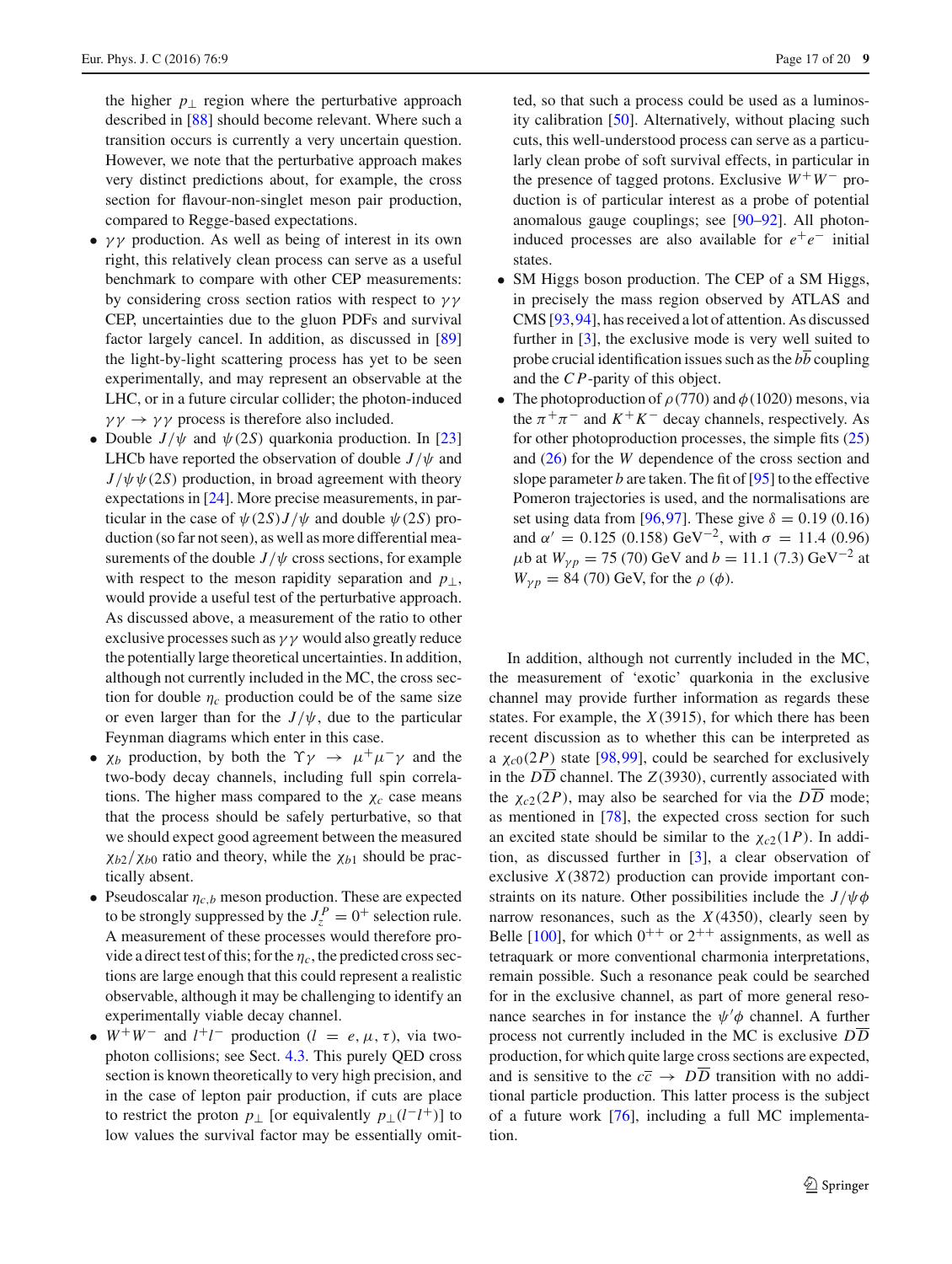#### <span id="page-17-0"></span>**5 SuperChic 2: code and availability**

SuperChic 2 is a Fortran-based Monte Carlo generator that can generate the processes described in Sect. [4.5,](#page-15-0) with and without soft survival effects. User-defined distributions may be output, as well as unweighted events in the HEPEVT and Les Houches formats. The code and a user manual can be found at [http://projects.hepforge.org/superchic.](http://projects.hepforge.org/superchic)

#### <span id="page-17-1"></span>**6 Summary and outlook**

In this paper we have presented results from a new Monte Carlo for central exclusive production (CEP): SuperChic 2. In a CEP process, an object *X* is produced, separated by two large rapidity gaps from intact outgoing protons, with no additional hadronic activity. Theoretically, the study of CEP requires the development of a framework which is quite different from that used to describe the inclusive processes more commonly considered at hadron colliders, while experimentally it results in a very clean signal (in the absence of pile up), and the outgoing protons can be reconstructed by proton tagging detectors, situated far down the beam line.

SuperChic 2 builds on the earlier SuperChic event generator but includes a range of theoretical updates and improvements. Most significant of these relates to the soft survival factor, representing the probability of no additional underlying event activity, which would spoil the exclusivity of the final state. In previous MC implementations, this has simply been treated as a constant quantity. However, this is not in general true, and we have demonstrated in this paper a number of cases where such an assumption breaks down. For the first time, SuperChic 2 includes a fully differential treatment of the soft survival factor, and we have seen that this can lead to some distinct, and model-dependent, predictions for the corresponding particle distributions.

In addition, a much wider range of processes has been included, with exclusive 2- and 3-jet production being a particularly relevant addition; this is the first inclusion of the latter process in a publicly available MC. Other production processes currently included are: vector meson ( $\rho$ ,  $\phi$ ,  $J/\psi$ ,  $\psi$ (2*S*),  $\Upsilon$ (1*S*)) photoproduction,  $\chi_{c,b}$  and  $\eta_{c,b}$ quarkonia, photon pairs, light meson pairs, heavy  $(J/\psi,$  $\psi(2S)$ ) quarkonia pairs, SM Higgs boson and two-photon initiated lepton, *W* boson and photon pair production (with both *pp* and  $e^+e^-$  initial states).

We have described the theoretical approach implemented in the SuperChic 2 MC, and have considered in more detail a selection of the processes listed above: in Sect. [4.1](#page-5-0) we have considered 2- and 3-jet production, and discussed the possibility for observing the 'radiation zeros' described in [\[57](#page-19-3)] in the 3-jet case; in Sect. [4.2](#page-8-0) we have considered *J*/ψ and  $\Upsilon(1S)$  photoproduction, showing how a correct inclusion of soft survival effects leads to important differences in the predicted meson rapidity and transverse momentum distributions; in Sect. [4.3](#page-10-0) we have considered two-photon initiated muon and *W* boson pair production and shown how the predicted survival factor depends on the system mass  $M_X$ ; in Sect. [4.4](#page-12-0) we have described an updated approach to modelling quarkonium CEP, and we presented results for χ*c*,*<sup>b</sup>* production.

In light of the measurement possibilities for exclusive processes during Run-II of the LHC [\[12\]](#page-18-9), the study of CEP processes is very topical: exclusive events may be measured with both protons tagged using the approved and installed AFP [\[13\]](#page-18-10) and CT-PPS [\[14\]](#page-18-11) forward proton spectrometers, associated with the ATLAS and CMS central detectors, respectively, see also [\[15](#page-18-12)[,16](#page-18-13)], as well as using rapidity gap vetoes to select dominantly exclusive event samples, for example at LHCb, where the relatively low instantaneous luminosity and wide rapidity coverage allowed by the newly installed HERSCHEL forward detectors [\[17\]](#page-18-14) are highly favourable. It is our aim that the new SuperChic 2 MC will play an important role in this promising physics programme.

**Acknowledgments** We thank David d'Enterria, Phillip Harris, Daniel Johnson, Oldrich Kepka, Ronan Mcnulty, Risto Orava, Matthias Saimpert and Gustavo Gil Da Silveira for useful discussions. LHL thanks the Science and Technology Facilities Council (STFC) for support via the Grant award ST/L000377/1. MGR thanks the IPPP at the University of Durham for hospitality. The work by MGR was supported by the RSCF Grant 14-22-00281. VAK thanks the Leverhulme Trust for an Emeritus Fellowship.

**Open Access** This article is distributed under the terms of the Creative Commons Attribution 4.0 International License [\(http://creativecomm](http://creativecommons.org/licenses/by/4.0/) [ons.org/licenses/by/4.0/\)](http://creativecommons.org/licenses/by/4.0/), which permits unrestricted use, distribution, and reproduction in any medium, provided you give appropriate credit to the original author(s) and the source, provide a link to the Creative Commons license, and indicate if changes were made. Funded by SCOAP<sup>3</sup>.

#### **Appendix A: Jet production: helicity amplitudes**

In this appendix we give some further details as regards the contributing amplitudes in the exclusive jet cross section. The helicity amplitudes relevant to quark dijet production are

<span id="page-17-2"></span>
$$
\mathcal{M}_{\pm\pm,h\bar{h}} = \frac{\delta^{cd}}{2N_c} \frac{16\pi\alpha_s}{(1-\beta^2\cos^2\theta)} \frac{m_q}{M_X} (\beta h \pm 1)\delta_{h,\bar{h}}, \qquad (36)
$$

$$
\mathcal{M}_{\pm\mp,h\bar{h}} = \frac{\delta^{cd}}{2N_c} \frac{8\pi\alpha_s}{(1-\beta^2\cos^2\theta)} \beta h \sin\theta
$$

$$
\times \left(2\delta_{h,\bar{h}} \frac{m_q}{M_X} \sin\theta \mp \delta_{h,-\bar{h}} (1 \mp h \cos\theta)\right), \qquad (37)
$$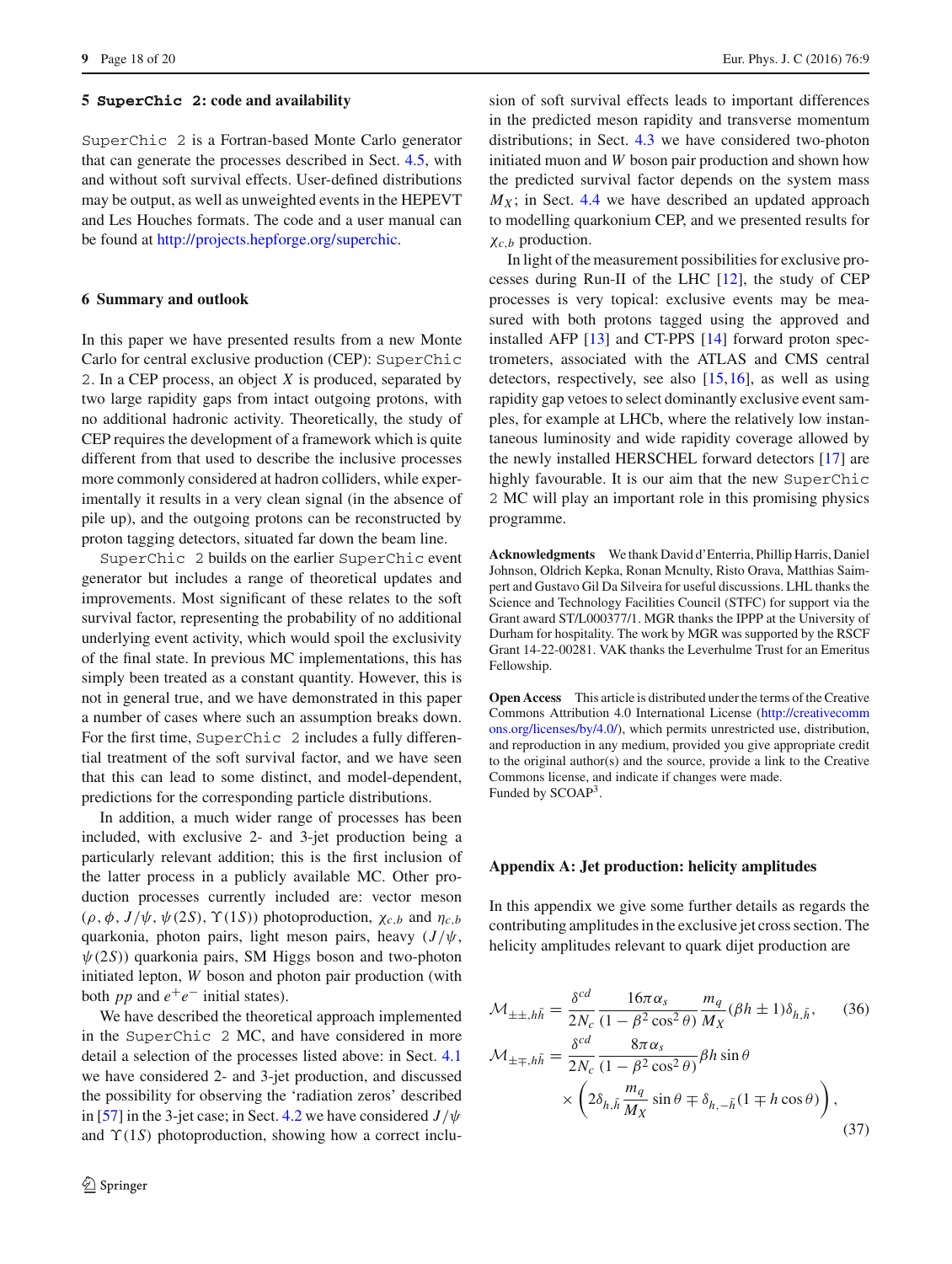while for the gluon amplitudes we have

$$
\mathcal{M}_{\pm\pm,\pm\pm} = \delta^{CD} \frac{N_c}{N_c^2 - 1} \frac{32\pi\alpha_s}{(1 - \cos^2\theta)},
$$
\n(38)

$$
\mathcal{M}_{\pm\mp,+-} = \mathcal{M}_{\mp\pm,-+} = \delta^{CD} \frac{N_c}{N_c^2 - 1} 8\pi \alpha_s \left( \frac{1 \pm \cos \theta}{1 \mp \cos \theta} \right),\tag{39}
$$

for gluons of  $\pm$ ' helicity and quarks of helicity  $h/2$ , while *c*, *d* are the outgoing quark color labels, and  $\beta = (1 (4m_q^2/M_X^2)^{1/2}$ . As discussed in [\[24](#page-18-21)], these amplitudes are shown for the azimuthal angle  $\phi = 0$  for the outgoing particle momenta. In general, some helicity amplitudes have an overall  $\phi$ -dependent phase, which while having no effect in the spin-summed inclusive cross section, must be included when using the decomposition [\(4\)](#page-2-1) to give the correct result in the exclusive case.

The amplitudes relevant to 3-jet production are all 'maximally helicity violating' (MHV) [\[101](#page-19-46)], and can therefore be written down quite simply, see [\[57\]](#page-19-3) for further details.

#### **References**

- <span id="page-18-0"></span>1. M.G. Albrow, T.D. Coughlin, J.R. Forshaw, Prog. Part. Nucl. Phys. **65**, 149 (2010). [arXiv:1006.1289](http://arxiv.org/abs/1006.1289)
- 2. M. Tasevsky, Int. J. Mod. Phys. A **29**, 1446012 (2014). [arXiv:1407.8332](http://arxiv.org/abs/1407.8332)
- <span id="page-18-2"></span>3. L.A. Harland-Lang, V.A. Khoze, M.G. Ryskin, W. Stirling, Int. J. Mod. Phys. A **29**, 1430031 (2014). [arXiv:1405.0018](http://arxiv.org/abs/1405.0018)
- <span id="page-18-1"></span>4. L.A. Harland-Lang, V.A. Khoze, M.G. Ryskin, Int. J. Mod. Phys. A **29**, 1446004 (2014)
- <span id="page-18-3"></span>5. L.A. Harland-Lang, V.A. Khoze, M.G. Ryskin, W.J. Stirling, Eur. Phys. J. C **65**, 433 (2010). [arXiv:0909.4748](http://arxiv.org/abs/0909.4748)
- <span id="page-18-4"></span>6. L.A. Harland-Lang, V.A. Khoze, M.G. Ryskin, W.J. Stirling, Eur. Phys. J. C **69**, 179 (2010). [arXiv:1005.0695](http://arxiv.org/abs/1005.0695)
- <span id="page-18-5"></span>7. CDF Collaboration, T. Aaltonen et al., Phys. Rev. Lett. **108**, 081801 (2012). [arXiv:1112.0858](http://arxiv.org/abs/1112.0858)
- <span id="page-18-49"></span>8. LHCb Collaboration, CERN-LHCb-CONF-2011-022
- <span id="page-18-6"></span>9. LHCb Collaboration, R. Aaij et al., J. Phys. G **41**, 055002 (2014). [arXiv:1401.3288](http://arxiv.org/abs/1401.3288)
- <span id="page-18-7"></span>10. J. Monk, A. Pilkington, Comput. Phys. Commun. **175**, 232 (2006). [arXiv:hep-ph/0502077](http://arxiv.org/abs/hep-ph/0502077)
- <span id="page-18-8"></span>11. M. Boonekamp et al., (2011). [arXiv:1102.2531](http://arxiv.org/abs/1102.2531)
- <span id="page-18-9"></span>12. LHC Forward physics working group yellow report. [http://](http://www-d0.fnal.gov/Run2Physics/qcd/loi_atlas/fpwg_yellow_report.pdf) [www-d0.fnal.gov/Run2Physics/qcd/loi\\_atlas/fpwg\\_yellow\\_](http://www-d0.fnal.gov/Run2Physics/qcd/loi_atlas/fpwg_yellow_report.pdf) [report.pdf](http://www-d0.fnal.gov/Run2Physics/qcd/loi_atlas/fpwg_yellow_report.pdf)
- <span id="page-18-10"></span>13. CERN Report No. CERN-LHCC-2011-012. LHCC-I-020 (2011) (unpublished)
- <span id="page-18-11"></span>14. M. Albrow et al., CERN Report No. CERN-LHCC-2014-021. TOTEM-TDR-003. CMS-TDR-13 (2014) (unpublished)
- <span id="page-18-12"></span>15. C. Royon, N. Cartiglia, Int. J. Mod. Phys. A **29**, 28 (2014)
- <span id="page-18-13"></span>16. C. Royon, N. Cartiglia, Int. J. Mod. Phys. A **29**, 1446017 (2015). [arXiv:1503.04632](http://arxiv.org/abs/1503.04632)
- <span id="page-18-14"></span>17. M. Albrow, P. Collins, A. Penzo, Int. J. Mod. Phys. A **29**, 1446018 (2014)
- <span id="page-18-15"></span>18. R. Schicker, Int. J. Mod. Phys. A **29**, 1446015 (2014). [arXiv:1411.1283](http://arxiv.org/abs/1411.1283)
- <span id="page-18-16"></span>19. CDF Collaboration, T. Aaltonen et al., Phys. Rev. D **77**, 052004 (2008). [arXiv:0712.0604](http://arxiv.org/abs/0712.0604)
- <span id="page-18-17"></span>20. D0 Collaboration, V.M. Abazov et al., Phys. Lett. B **705**, 193 (2011). [arXiv:1009.2444](http://arxiv.org/abs/1009.2444)
- <span id="page-18-47"></span><span id="page-18-18"></span>21. TOTEM Collaboration, K. Osterberg, Int. J. Mod. Phys. A **29**, 1446019 (2014)
- <span id="page-18-19"></span>22. CMS collaboration, CMS-DP-2013-004
- <span id="page-18-20"></span>23. LHCb Collaboration, R. Aaij et al., J. Phys. G **41**, 115002 (2014). [arXiv:1407.5973](http://arxiv.org/abs/1407.5973)
- <span id="page-18-21"></span>24. L.A. Harland-Lang, V.A. Khoze, M.G. Ryskin, J. Phys. **G42**, 055001 (2015). [arXiv:1409.4785](http://arxiv.org/abs/1409.4785)
- <span id="page-18-22"></span>25. L.A. Harland-Lang, V.A. Khoze, M.G. Ryskin, Int. J. Mod. Phys. A **30**, 1542013 (2015)
- <span id="page-18-23"></span>26. V.A. Khoze, A.D. Martin, M.G. Ryskin, Phys. Lett. B **401**, 330 (1997). [arXiv:hep-ph/9701419](http://arxiv.org/abs/hep-ph/9701419)
- 27. V.A. Khoze, A.D. Martin, M.G. Ryskin, Eur. Phys. J. C **14**, 525 (2000). [arXiv:hep-ph/0002072](http://arxiv.org/abs/hep-ph/0002072)
- <span id="page-18-27"></span>28. A.B. Kaidalov, V.A. Khoze, A.D. Martin, M.G. Ryskin, Eur. Phys. J. C **31**, 387 (2003). [arXiv:hep-ph/0307064](http://arxiv.org/abs/hep-ph/0307064)
- 29. V.A. Khoze, A.D. Martin, M.G. Ryskin, Eur. Phys. J. C **23**, 311 (2002). [arXiv:hep-ph/0111078](http://arxiv.org/abs/hep-ph/0111078)
- <span id="page-18-24"></span>30. L.A. Harland-Lang, Phys. Rev. D **88**, 034029 (2013). [arXiv:1306.6661](http://arxiv.org/abs/1306.6661)
- <span id="page-18-25"></span>31. A.V. Belitsky, A.V. Radyushkin, Phys. Rep. **418**, 1 (2005). [arXiv:hep-ph/0504030](http://arxiv.org/abs/hep-ph/0504030)
- <span id="page-18-26"></span>32. A. Shuvaev, K.J. Golec-Biernat, A.D. Martin, M.G. Ryskin, Phys. Rev. D **60**, 014015 (1999). [arXiv:hep-ph/9902410](http://arxiv.org/abs/hep-ph/9902410)
- <span id="page-18-28"></span>33. V.A. Khoze, A.D. Martin, M.G. Ryskin, in *Proceedings, 8th International Workshop, DIS 2000*, Liverpool, UK, April 25–30, pp. 592–595. [arXiv:hep-ph/0006005](http://arxiv.org/abs/hep-ph/0006005)
- <span id="page-18-29"></span>34. V.A. Khoze, A.D. Martin, M.G. Ryskin, Eur. Phys. J. C **19**, 477 (2001). [arXiv:hep-ph/0011393](http://arxiv.org/abs/hep-ph/0011393)
- <span id="page-18-30"></span>35. V.A. Khoze, A.D. Martin, M.G. Ryskin, Int. J. Mod. Phys. A **30**, 1542004 (2015). [arXiv:1402.2778](http://arxiv.org/abs/1402.2778)
- <span id="page-18-31"></span>36. E. Gotsman, E. Levin, U. Maor, Int. J. Mod. Phys. A **30**, 1542005 (2015). [arXiv:1403.4531](http://arxiv.org/abs/1403.4531)
- <span id="page-18-32"></span>37. M.G. Ryskin, A.D. Martin, V.A. Khoze, Eur. Phys. J. C **60**, 249 (2009). [arXiv:0812.2407](http://arxiv.org/abs/0812.2407)
- <span id="page-18-33"></span>38. M.G. Ryskin, A.D. Martin, V.A. Khoze, Eur. Phys. J. C **71**, 1617 (2011). [arXiv:1102.2844](http://arxiv.org/abs/1102.2844)
- <span id="page-18-34"></span>39. V.A. Khoze, A.D. Martin, M.G. Ryskin, Eur. Phys. J. C **24**, 581 (2002). [arXiv:hep-ph/0203122](http://arxiv.org/abs/hep-ph/0203122)
- <span id="page-18-35"></span>40. L.A. Harland-Lang, V.A. Khoze, M.G. Ryskin, Eur. Phys. J. C **74**, 2014 (2848). [arXiv:1312.4553](http://arxiv.org/abs/1312.4553)
- <span id="page-18-36"></span>41. M.G. Ryskin, A.D. Martin, V.A. Khoze, Eur. Phys. J. C **60**, 265 (2009). [arXiv:0812.2413](http://arxiv.org/abs/0812.2413)
- <span id="page-18-37"></span>42. A.D. Martin, M.G. Ryskin, V.A. Khoze, Acta Phys. Polon. B **40**, 2009 (1841). [arXiv:0903.2980](http://arxiv.org/abs/0903.2980)
- <span id="page-18-38"></span>43. V.A. Khoze, A.D. Martin, M.G. Ryskin, Eur. Phys. J. C **48**, 797 (2006). [arXiv:hep-ph/0606213](http://arxiv.org/abs/hep-ph/0606213)
- 44. A.B. Kaidalov, V.A. Khoze, A.D. Martin, M.G. Ryskin, Eur. Phys. J. C **66**, 373 (2010). [arXiv:0911.3716](http://arxiv.org/abs/0911.3716)
- <span id="page-18-39"></span>45. H1, V. Andreev et al., JHEP **05**, 056 (2015). [arXiv:1502.01683](http://arxiv.org/abs/1502.01683)
- <span id="page-18-40"></span>46. A.B. Kaidalov, V.A. Khoze, A.D. Martin, M.G. Ryskin, Eur. Phys. J. C **21**, 521 (2001). [arXiv:hep-ph/0105145](http://arxiv.org/abs/hep-ph/0105145)
- <span id="page-18-41"></span>47. T. Cdf, Affolder et al. Phys. Rev. Lett. **84**, 5043 (2000)
- <span id="page-18-42"></span>48. V.M. Budnev, I.F. Ginzburg, G.V. Meledin, V.G. Serbo, Phys. Rep. **15**, 181 (1975)
- <span id="page-18-43"></span>49. V.A. Khoze, A.D. Martin, M.G. Ryskin, Eur. Phys. J. C **24**, 459 (2002). [arXiv:hep-ph/0201301](http://arxiv.org/abs/hep-ph/0201301)
- <span id="page-18-44"></span>50. V.A. Khoze, A.D. Martin, R. Orava, M.G. Ryskin, Eur. Phys. J. C **19**, 313 (2001). [arXiv:hep-ph/0010163](http://arxiv.org/abs/hep-ph/0010163)
- <span id="page-18-48"></span>51. V.A. Khoze, A.D. Martin, M.G. Ryskin, Eur. Phys. J. C **73**, 2503 (2013). [arXiv:1306.2149](http://arxiv.org/abs/1306.2149)
- <span id="page-18-45"></span>52. A.D. Martin, M.G. Ryskin, V.A. Khoze, Phys. Rev. D **56**, 5867 (1997). [arXiv:hep-ph/9705258](http://arxiv.org/abs/hep-ph/9705258)
- <span id="page-18-46"></span>53. V.A. Khoze, A.D. Martin, M.G. Ryskin, Eur. Phys. J. C **48**, 467 (2006). [arXiv:hep-ph/0605113](http://arxiv.org/abs/hep-ph/0605113)